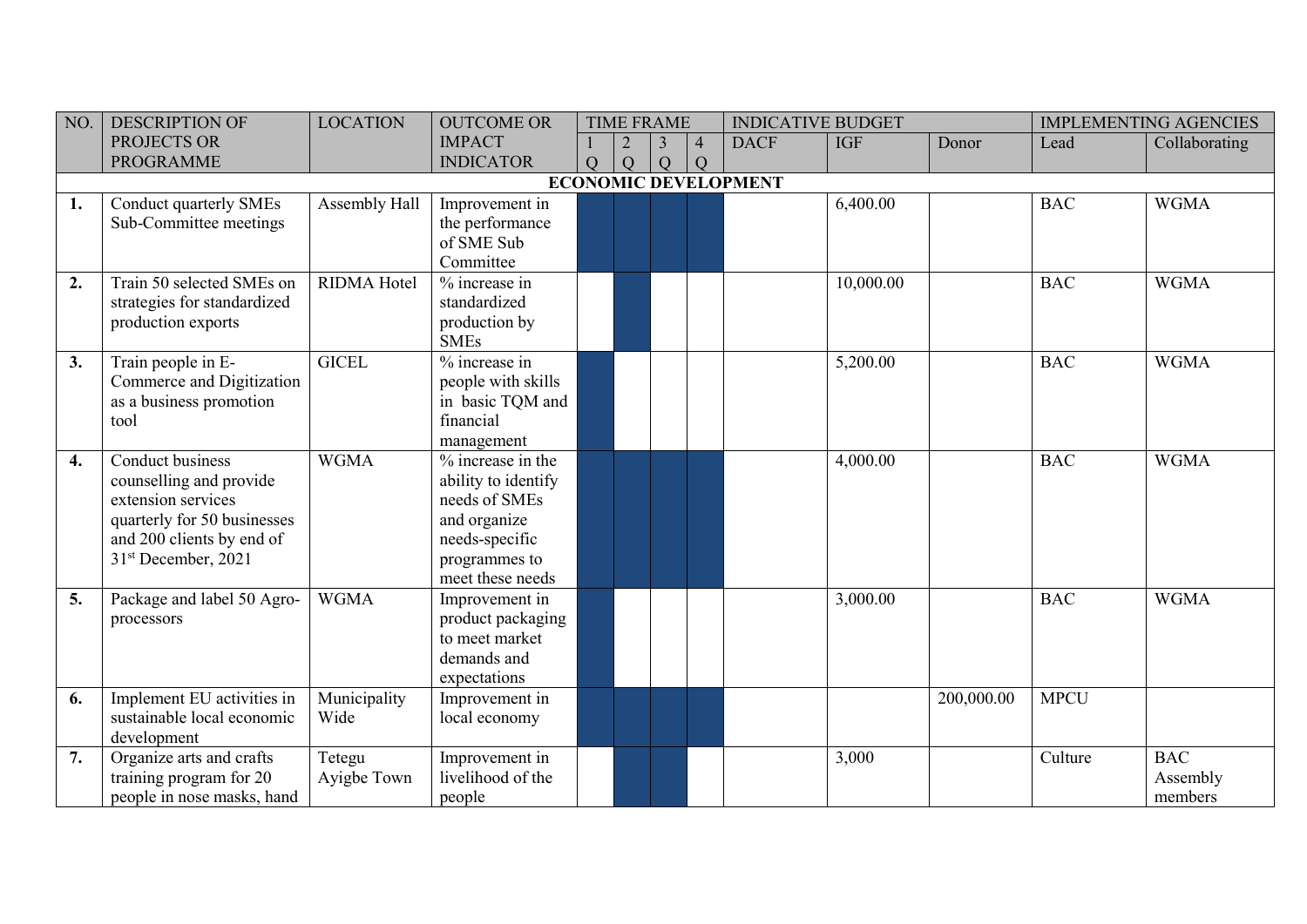| NO. | <b>DESCRIPTION OF</b>        | <b>LOCATION</b> | <b>OUTCOME OR</b> |   |   | <b>TIME FRAME</b> |                | <b>INDICATIVE BUDGET</b> |            |          |             | <b>IMPLEMENTING AGENCIES</b> |
|-----|------------------------------|-----------------|-------------------|---|---|-------------------|----------------|--------------------------|------------|----------|-------------|------------------------------|
|     | PROJECTS OR                  |                 | <b>IMPACT</b>     |   |   | $\overline{3}$    | $\overline{4}$ | <b>DACF</b>              | <b>IGF</b> | Donor    | Lead        | Collaborating                |
|     | <b>PROGRAMME</b>             |                 | <b>INDICATOR</b>  | Q | Q | Q                 | Q              |                          |            |          |             |                              |
|     | sanitizers and soap making   |                 |                   |   |   |                   |                |                          |            |          |             |                              |
|     | (PHASE 3 & 4).               |                 |                   |   |   |                   |                |                          |            |          |             |                              |
| 8.  | Identify and form groups     | Weija, Gbawe,   | % increase of     |   |   |                   |                |                          | 3,500.00   |          | Cooperative |                              |
|     | in agriculture               | Joma, Tetegu    | youth in          |   |   |                   |                |                          |            |          |             |                              |
|     |                              | & New Weija     | agriculture       |   |   |                   |                |                          |            |          |             |                              |
| 9.  | Conduct a sensitization      | Weija, Gbawe    | Improvement in    |   |   |                   |                |                          | 3,000.00   |          | Cooperative | Environmental                |
|     | exercise with the various    | Oblogo and      | sanitation        |   |   |                   |                |                          |            |          |             | Health                       |
|     | cooperative distillers,      | Joma            | practices amongst |   |   |                   |                |                          |            |          |             | Department                   |
|     | wholesalers and retailers on |                 | wholesalers and   |   |   |                   |                |                          |            |          |             |                              |
|     | sanitation.                  |                 | retailers         |   |   |                   |                |                          |            |          |             |                              |
| 10. | Conduct monthly              | Weija, Gbawe    | % increase in the |   |   |                   |                |                          | 1,800.00   |          | Cooperative | Agriculture                  |
|     | monitoring of registered     | and Joma        | sustainability of |   |   |                   |                |                          |            |          |             | Department                   |
|     | cooperative societies        |                 | viable business   |   |   |                   |                |                          |            |          |             |                              |
|     |                              |                 | enterprises       |   |   |                   |                |                          |            |          |             |                              |
| 11. | Recruit qualified youth into | Weija           | $%$ reduction in  |   |   |                   |                |                          |            |          | <b>YEA</b>  | Ministry of                  |
|     | the government flagship      |                 | youth             |   |   |                   |                |                          |            |          |             | Agriculture                  |
|     | program 'Rearing for food    |                 | unemployment      |   |   |                   |                |                          |            |          |             |                              |
|     | and jobs'.                   |                 | within the        |   |   |                   |                |                          |            |          |             |                              |
|     |                              |                 | municipality      |   |   |                   |                |                          |            |          |             |                              |
| 12. | Create and introduce job     | <b>WGMA</b>     | % reduction in    |   |   |                   |                |                          |            |          | <b>YEA</b>  |                              |
|     | centres and artisan          |                 | youth             |   |   |                   |                |                          |            |          |             |                              |
|     | directorate                  |                 | unemployment      |   |   |                   |                |                          |            |          |             |                              |
|     |                              |                 | within the        |   |   |                   |                |                          |            |          |             |                              |
|     |                              |                 | municipality      |   |   |                   |                |                          |            |          |             |                              |
| 13. | Execute routine disease      | Municipal       | Improvement in    |   |   |                   |                |                          |            | 7,800.00 | Agriculture | Assembly                     |
|     | surveillance in the          | Wide            | agricultural      |   |   |                   |                |                          |            |          | Department  |                              |
|     | Municipality throughout      |                 | growth and        |   |   |                   |                |                          |            |          | (VET)       |                              |
|     | the year (Livestock and      |                 | production        |   |   |                   |                |                          |            |          |             |                              |
|     | poultry farms and live bird  |                 |                   |   |   |                   |                |                          |            |          |             |                              |
|     | markets)                     |                 |                   |   |   |                   |                |                          |            |          |             |                              |
| 14. | Procure necessary items for  | Agriculture     | % increase in     |   |   |                   |                |                          | 4,550.00   |          | Agriculture | Assembly                     |
|     | all activities               | Department      | productivity      |   |   |                   |                |                          |            |          | Department  |                              |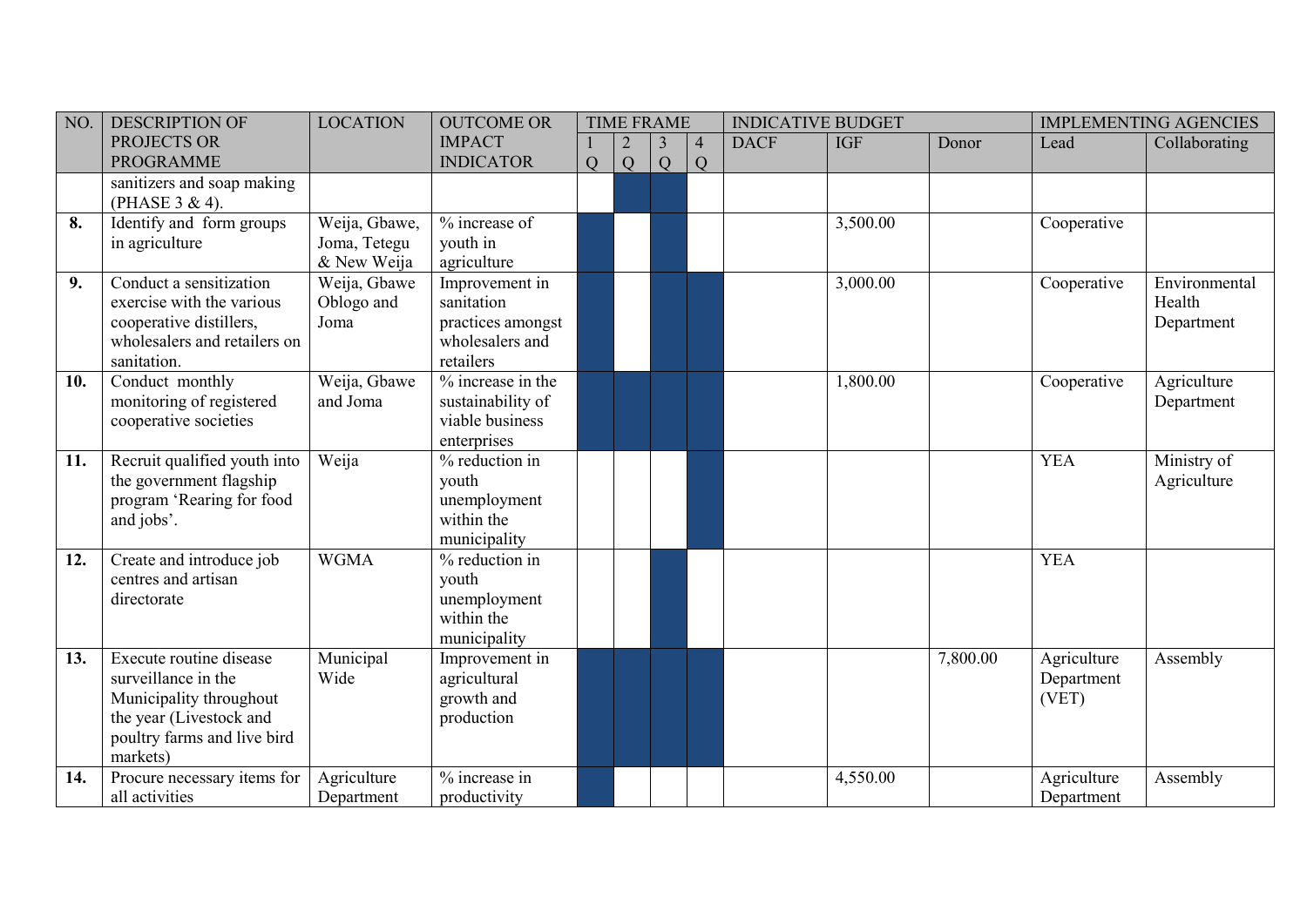| NO. | <b>DESCRIPTION OF</b>                                                                                                                                                                                                                                                                                                                                                                                                                                                      | <b>LOCATION</b>           | <b>OUTCOME OR</b>                                                                    |   | <b>TIME FRAME</b> |        |                     | <b>INDICATIVE BUDGET</b> |            |          |                                    | <b>IMPLEMENTING AGENCIES</b> |
|-----|----------------------------------------------------------------------------------------------------------------------------------------------------------------------------------------------------------------------------------------------------------------------------------------------------------------------------------------------------------------------------------------------------------------------------------------------------------------------------|---------------------------|--------------------------------------------------------------------------------------|---|-------------------|--------|---------------------|--------------------------|------------|----------|------------------------------------|------------------------------|
|     | PROJECTS OR<br><b>PROGRAMME</b>                                                                                                                                                                                                                                                                                                                                                                                                                                            |                           | <b>IMPACT</b><br><b>INDICATOR</b>                                                    | Q | Q                 | 3<br>Q | $\overline{4}$<br>Q | <b>DACF</b>              | <b>IGF</b> | Donor    | Lead                               | Collaborating                |
| 15. | Maintain and sustain 1<br>official vehicle and 10<br>motor cycles                                                                                                                                                                                                                                                                                                                                                                                                          | Agriculture<br>Department | Improvement in<br>the agriculture<br>department                                      |   |                   |        |                     | 6,800.00                 |            | 6,800.00 | Agriculture<br>Department          | <b>VET</b>                   |
| 16. | Procure office materials<br>and consumables                                                                                                                                                                                                                                                                                                                                                                                                                                | Agric Dept.               | $%$ increase in the<br>productivity of the<br>agriculture<br>department              |   |                   |        |                     | 4,480.00                 |            | 4,480.00 | Agriculture<br>Department          | Assembly                     |
| 17. | Vaccinate about 38,350<br>farm animals against<br>infections and diseases:<br>25,000 birds against New<br>Castle Disease (NCD)<br>using 12 vaccines by the<br>end of Feb-2021, 1,200<br>dogs and 800 cats against<br>rabies by the end of April,<br>2021, 2,966 sheep and<br>4,080 goats against Peste<br>De Petite Ruminante (PPR)<br>by the end of July 2021 and<br>4,266 cattle against<br>Contagious Bovine Pleuro<br>Pneumonia (CBPP) by the<br>end of December, 2021 | Municipal<br>Wide         | % reduction in the<br>outbreak of<br>infection and<br>diseases among<br>farm animals |   |                   |        |                     |                          | 7,955.00   | 4,335.00 | Agriculture<br>Department<br>(VET) | Assembly                     |
| 18. | Procure fuel and lubricants                                                                                                                                                                                                                                                                                                                                                                                                                                                | Agric Dept.               | Improvement in<br>the agriculture<br>department                                      |   |                   |        |                     | 3,700.00                 |            | 3,700.00 | Agriculture<br>Department          | Assembly                     |
| 19. | Conduct field studies to<br>determine production<br>Figures by end of Dec,                                                                                                                                                                                                                                                                                                                                                                                                 | Municipal<br>Wide         | Improvement in<br>agricultural<br>growth and                                         |   |                   |        |                     | 4,650.00                 | 4,650.00   |          | Agriculture<br>Department          | <b>RADU</b>                  |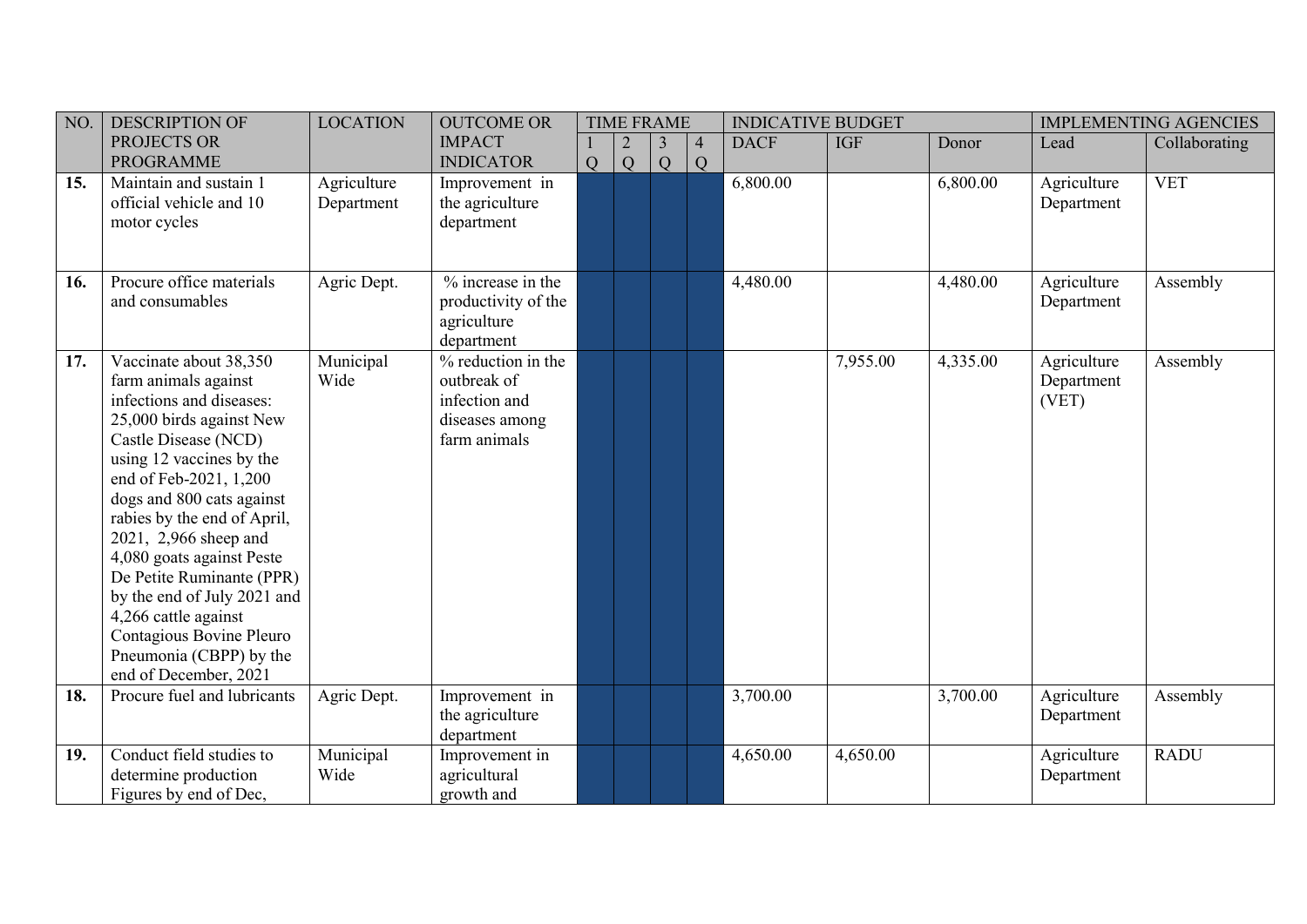| $\vert$ NO. | <b>DESCRIPTION OF</b>                                                                                                                                                                                                                                                                                                                                                                                                                                                       | <b>LOCATION</b>                 | <b>OUTCOME OR</b>                                                         |   | <b>TIME FRAME</b> |                |                | <b>INDICATIVE BUDGET</b> |            |            |                           | <b>IMPLEMENTING AGENCIES</b> |
|-------------|-----------------------------------------------------------------------------------------------------------------------------------------------------------------------------------------------------------------------------------------------------------------------------------------------------------------------------------------------------------------------------------------------------------------------------------------------------------------------------|---------------------------------|---------------------------------------------------------------------------|---|-------------------|----------------|----------------|--------------------------|------------|------------|---------------------------|------------------------------|
|             | PROJECTS OR                                                                                                                                                                                                                                                                                                                                                                                                                                                                 |                                 | <b>IMPACT</b>                                                             |   |                   | $\overline{3}$ | $\overline{4}$ | <b>DACF</b>              | <b>IGF</b> | Donor      | Lead                      | Collaborating                |
|             | <b>PROGRAMME</b>                                                                                                                                                                                                                                                                                                                                                                                                                                                            |                                 | <b>INDICATOR</b>                                                          | Q | Q                 | Q              | Q              |                          |            |            |                           |                              |
|             | 2021                                                                                                                                                                                                                                                                                                                                                                                                                                                                        |                                 | development                                                               |   |                   |                |                |                          |            |            |                           |                              |
| 20.         | Construct demonstrations<br>for farmers on proper<br>agricultural practices and<br>methods. (Proper use of<br>agro chemicals to minimize<br>pest population on the field<br>using pheromone traps and<br>other management<br>methods, how to compare<br>the viability and the<br>germination rates of PFJ<br>seeds and Non PFJ seeds,<br>proper preparation of<br>compost at water works<br>and Joma and finally<br>practices involved in snail<br>rearing at the municipal | Weija<br>Joma<br>Water<br>Works | Improvement in<br>agricultural<br>growth and<br>development               |   |                   |                |                | 1,891.00                 |            | 4,685.00   | Agriculture<br>Department | Farmers Social<br>Welfare    |
| 21.         | assembly for the youth and<br>PWDs)<br>G<br><b>Empower</b> learners<br>economically                                                                                                                                                                                                                                                                                                                                                                                         | Weija-Gbawe<br>Municipality     | % increase in<br>livelihood for                                           |   |                   |                |                |                          | 3,500.00   |            | <b>NFED</b>               |                              |
| 22.         | Build capacity of 20 PWDs<br>$\overline{\mathbf{V}}$                                                                                                                                                                                                                                                                                                                                                                                                                        | Municipal<br>wide               | learners<br>Betterment in the<br>lives of PWDs                            |   |                   |                |                |                          |            | 6,080.00   | SW&CD                     | <b>BAC</b>                   |
| 23.         | Offer extension services to<br>governmental and Non-<br>Governmental<br>Organization                                                                                                                                                                                                                                                                                                                                                                                        | Municipal<br>wide               | Enhancement in<br>the coordination<br>of the activities of<br><b>NGOs</b> |   |                   |                |                | 1,400.00                 | 1,000.00   |            | SW&CD                     | <b>WGMA</b>                  |
| 24.         | Provide PWDs in the area<br>of start-ups, top-ups                                                                                                                                                                                                                                                                                                                                                                                                                           | Municipal<br>wide               | Betterment in the<br>lives of PWDs                                        |   |                   |                |                |                          |            | 135,600.00 | SW&CD                     | <b>DFMC</b>                  |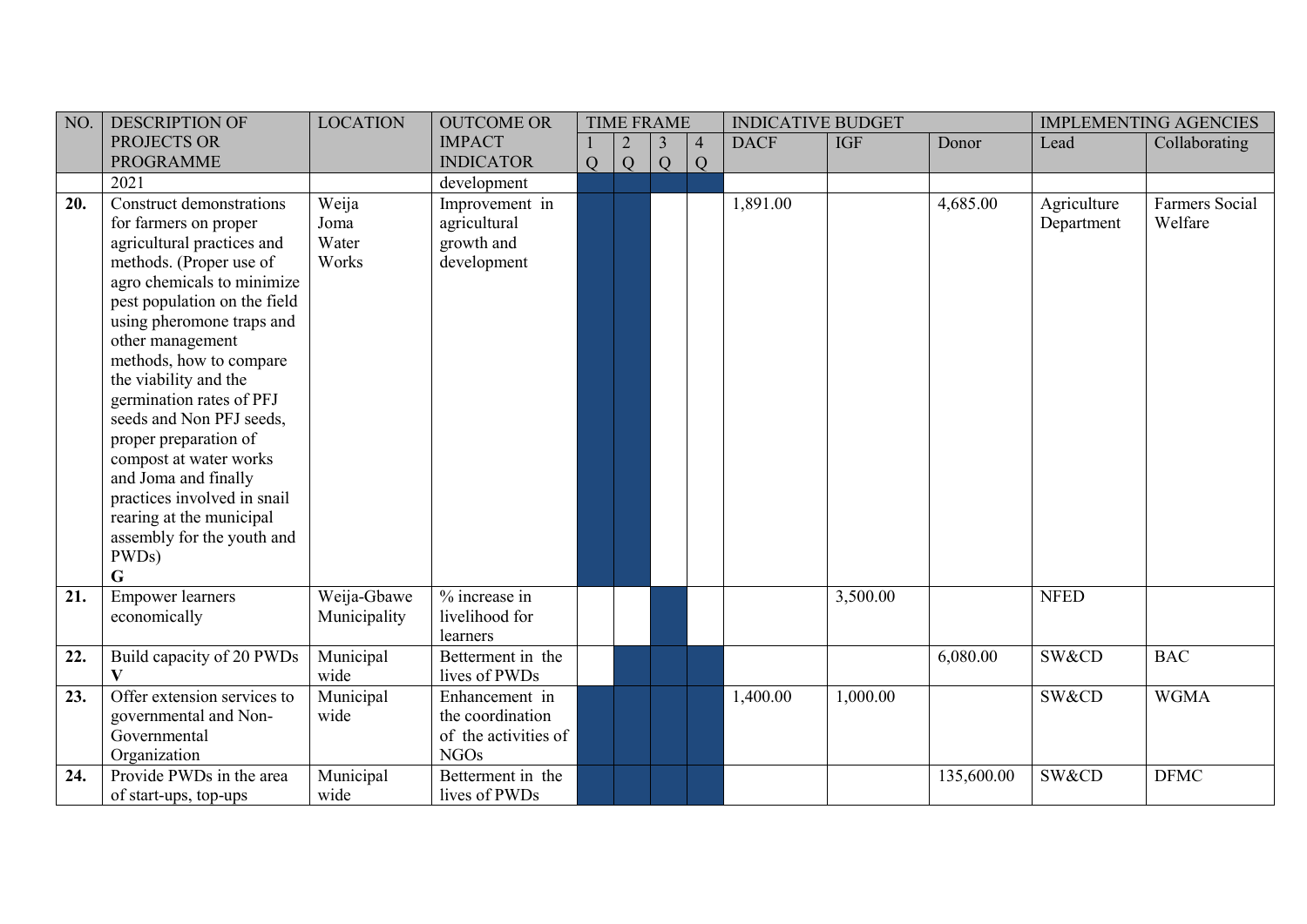| NO. | <b>DESCRIPTION OF</b>                                 | <b>LOCATION</b> | <b>OUTCOME OR</b>             |                | <b>TIME FRAME</b> |   |                | <b>INDICATIVE BUDGET</b>  |            |          |             | <b>IMPLEMENTING AGENCIES</b> |
|-----|-------------------------------------------------------|-----------------|-------------------------------|----------------|-------------------|---|----------------|---------------------------|------------|----------|-------------|------------------------------|
|     | PROJECTS OR                                           |                 | <b>IMPACT</b>                 |                |                   | 3 | $\overline{4}$ | <b>DACF</b>               | <b>IGF</b> | Donor    | Lead        | Collaborating                |
|     | <b>PROGRAMME</b>                                      |                 | <b>INDICATOR</b>              | $\overline{Q}$ | Q                 | Q | Q              |                           |            |          |             |                              |
|     | apprenticeship, etc.-V                                |                 |                               |                |                   |   |                |                           |            |          |             |                              |
| 25. | Provide, maintain and                                 | Municipal       | % reduction in                |                |                   |   |                |                           | 6,120.00   |          | SW&CD       | <b>BAC</b>                   |
|     | sustain alternate livelihood                          | wide            | dependency on                 |                |                   |   |                |                           |            |          |             |                              |
|     | skills for the deprived-V                             |                 | family members                |                |                   |   |                |                           |            |          |             |                              |
|     |                                                       |                 | and friends                   |                |                   |   |                | <b>SOCIAL DEVELOPMENT</b> |            |          |             |                              |
| 26. | Educate communities on                                | Weija, Gbawe    | % increase in                 |                |                   |   |                |                           | 1,700.00   |          | Cooperative |                              |
|     | the importance of                                     | Joma            | community                     |                |                   |   |                |                           |            |          |             |                              |
|     | cooperative registration                              |                 | development and               |                |                   |   |                |                           |            |          |             |                              |
|     |                                                       |                 | reduction in                  |                |                   |   |                |                           |            |          |             |                              |
|     |                                                       |                 | unemployment                  |                |                   |   |                |                           |            |          |             |                              |
| 27. | Organize training programs                            | <b>ITS</b>      | % increase in                 |                |                   |   |                |                           | 2,550.00   |          | <b>YEA</b>  | Education                    |
|     | for the school support                                |                 | productivity due              |                |                   |   |                |                           |            |          |             |                              |
|     | beneficiaries                                         |                 | to acquisition of             |                |                   |   |                |                           |            |          |             |                              |
|     |                                                       |                 | new skills                    |                |                   |   |                |                           |            |          |             |                              |
| 28. | Organize training programs                            | <b>ITS</b>      | % reduction in                |                |                   |   |                |                           | 1,636.00   |          | <b>YEA</b>  | Ministry of                  |
|     | for Community Protection                              |                 | crime rates                   |                |                   |   |                |                           |            |          |             | Agriculture                  |
|     | Assistants                                            |                 |                               |                |                   |   |                |                           |            |          |             |                              |
| 29. | Organize a study tour to a                            | Nungua farms    | Improvement in                |                |                   |   |                |                           |            | 2,575.00 | Agriculture | Farmers                      |
|     | large-scale livestock farm<br>(Nungua Farms) to learn |                 | the agricultural<br>practices |                |                   |   |                |                           |            |          |             |                              |
|     | and observe technologies                              |                 |                               |                |                   |   |                |                           |            |          |             |                              |
|     | applied in livestock                                  |                 |                               |                |                   |   |                |                           |            |          |             |                              |
|     | farming for 15 farmers and                            |                 |                               |                |                   |   |                |                           |            |          |             |                              |
|     | 10 staff                                              |                 |                               |                |                   |   |                |                           |            |          |             |                              |
| 30. | Sensitize 20 farmers (3                               | Municipal       | Improvement in                |                |                   |   |                |                           | 1,100.00   |          | Agriculture | Farmers                      |
|     | Men, 5 Women & 2                                      | Wide            | agricultural                  |                |                   |   |                |                           |            |          |             |                              |
|     | PWDs) and 10 staff on                                 |                 | growth                        |                |                   |   |                |                           |            |          |             |                              |
|     | HIV & AIDS by Dec.                                    |                 |                               |                |                   |   |                |                           |            |          |             |                              |
|     | 2020- G V                                             |                 |                               |                |                   |   |                |                           |            |          |             |                              |
| 31. | Coordinate Population and                             | Municipal       | Accurate data on              |                |                   |   |                |                           |            |          | Statistic   | <b>GSS</b>                   |
|     | Housing Census (PHC)                                  | Wide            | population and                |                |                   |   |                |                           |            |          |             |                              |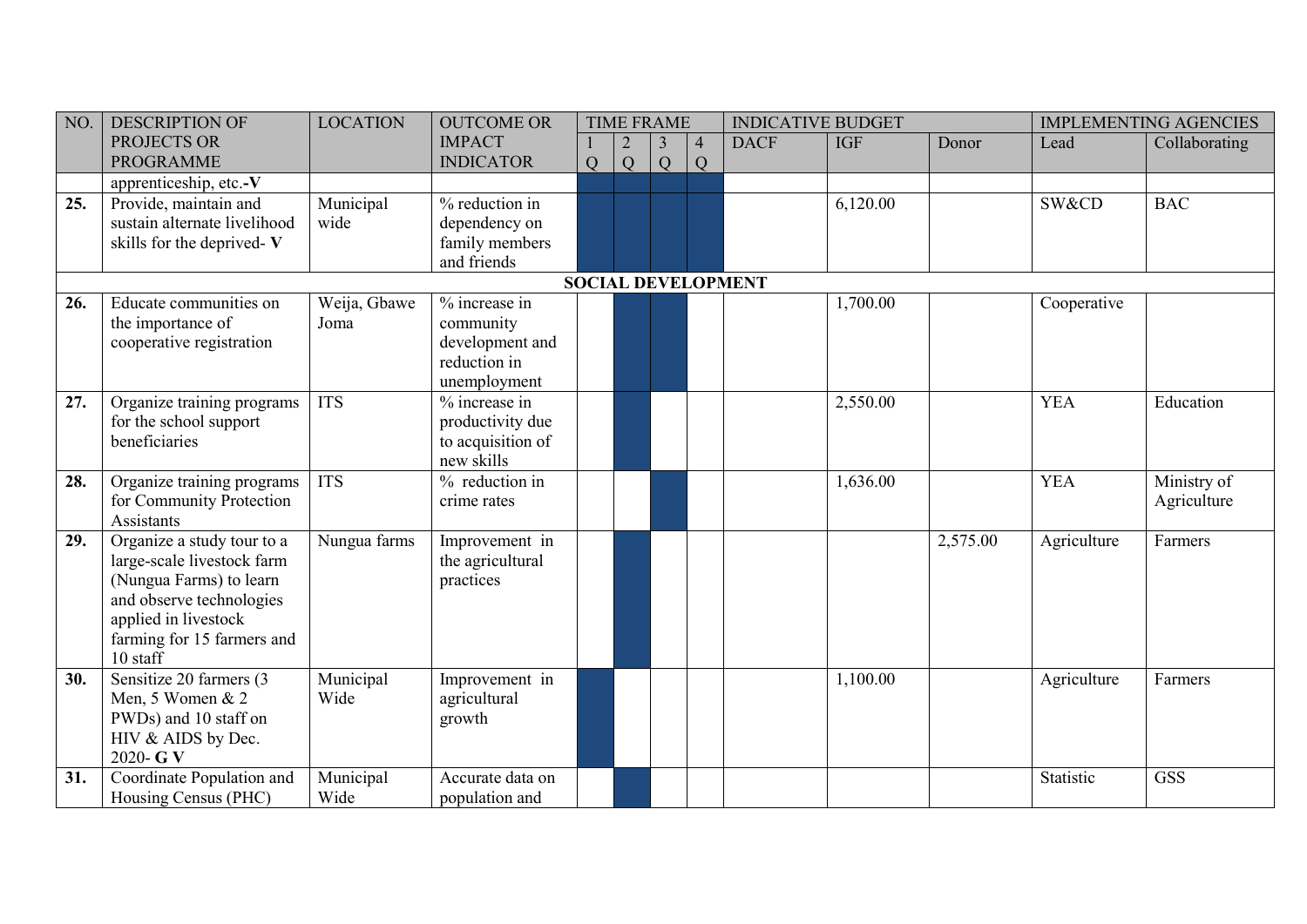| $\vert$ NO. | <b>DESCRIPTION OF</b>                              | <b>LOCATION</b> | <b>OUTCOME OR</b> |   | <b>TIME FRAME</b> |   |                | <b>INDICATIVE BUDGET</b> |            |           |             | <b>IMPLEMENTING AGENCIES</b> |
|-------------|----------------------------------------------------|-----------------|-------------------|---|-------------------|---|----------------|--------------------------|------------|-----------|-------------|------------------------------|
|             | PROJECTS OR                                        |                 | <b>IMPACT</b>     |   |                   | 3 | $\overline{4}$ | <b>DACF</b>              | <b>IGF</b> | Donor     | Lead        | Collaborating                |
|             | <b>PROGRAMME</b>                                   |                 | <b>INDICATOR</b>  | Q | Q                 | Q | Q              |                          |            |           |             |                              |
|             | within the Municipality                            |                 | housing           |   |                   |   |                |                          |            |           |             |                              |
| 32.         | Identify and organize                              | Municipal       | Improvement in    |   |                   |   |                | 2,763.00                 | 1,413.00   | 16,740.00 | Agriculture | Assembly                     |
|             | training sessions for about                        | Wide            | agricultural      |   |                   |   |                |                          |            |           | Department  | Farmers                      |
|             | 100 poultry, livestock and                         |                 | growth and        |   |                   |   |                |                          |            |           | (VET)       |                              |
|             | fish farmers. [Train 30                            |                 | production        |   |                   |   |                |                          |            |           |             |                              |
|             | poultry farmers on                                 |                 |                   |   |                   |   |                |                          |            |           |             |                              |
|             | biosecurity in poultry                             |                 |                   |   |                   |   |                |                          |            |           |             |                              |
|             | farms, train 30 pig farmers                        |                 |                   |   |                   |   |                |                          |            |           |             |                              |
|             | on disease recognition and                         |                 |                   |   |                   |   |                |                          |            |           |             |                              |
|             | prevention with special                            |                 |                   |   |                   |   |                |                          |            |           |             |                              |
|             | emphasis on ASF in pigs,                           |                 |                   |   |                   |   |                |                          |            |           |             |                              |
|             | train 30 poultry and                               |                 |                   |   |                   |   |                |                          |            |           |             |                              |
|             | livestock farmers on                               |                 |                   |   |                   |   |                |                          |            |           |             |                              |
|             | disease recognition,                               |                 |                   |   |                   |   |                |                          |            |           |             |                              |
|             | reporting and prevention,                          |                 |                   |   |                   |   |                |                          |            |           |             |                              |
|             | train farmers on early                             |                 |                   |   |                   |   |                |                          |            |           |             |                              |
|             | detection and control of fail                      |                 |                   |   |                   |   |                |                          |            |           |             |                              |
|             | army worm, train 10                                |                 |                   |   |                   |   |                |                          |            |           |             |                              |
|             | livestock and poultry                              |                 |                   |   |                   |   |                |                          |            |           |             |                              |
|             | farmers as well as 5 staff                         |                 |                   |   |                   |   |                |                          |            |           |             |                              |
|             | on the IMO (Indigenous                             |                 |                   |   |                   |   |                |                          |            |           |             |                              |
|             | Micro-organizm)<br>technique/technology, train     |                 |                   |   |                   |   |                |                          |            |           |             |                              |
|             |                                                    |                 |                   |   |                   |   |                |                          |            |           |             |                              |
|             | fish processing women in                           |                 |                   |   |                   |   |                |                          |            |           |             |                              |
|             | agriculture at Joma on food                        |                 |                   |   |                   |   |                |                          |            |           |             |                              |
|             | safety and train women                             |                 |                   |   |                   |   |                |                          |            |           |             |                              |
|             | farmers on processing<br>seasonal fruits to reduce |                 |                   |   |                   |   |                |                          |            |           |             |                              |
|             |                                                    |                 |                   |   |                   |   |                |                          |            |           |             |                              |
|             | post-harvest loses .] (50%<br>women)- $G$          |                 |                   |   |                   |   |                |                          |            |           |             |                              |
| 33.         | Monitor re-opening day                             | Municipal       | Improvement in    |   |                   |   |                | 4,790.00                 |            | 1,120.00  | Education   | Assembly                     |
|             | and My First Day at                                | Wide            | the activities of |   |                   |   |                |                          |            |           |             |                              |
|             |                                                    |                 |                   |   |                   |   |                |                          |            |           |             |                              |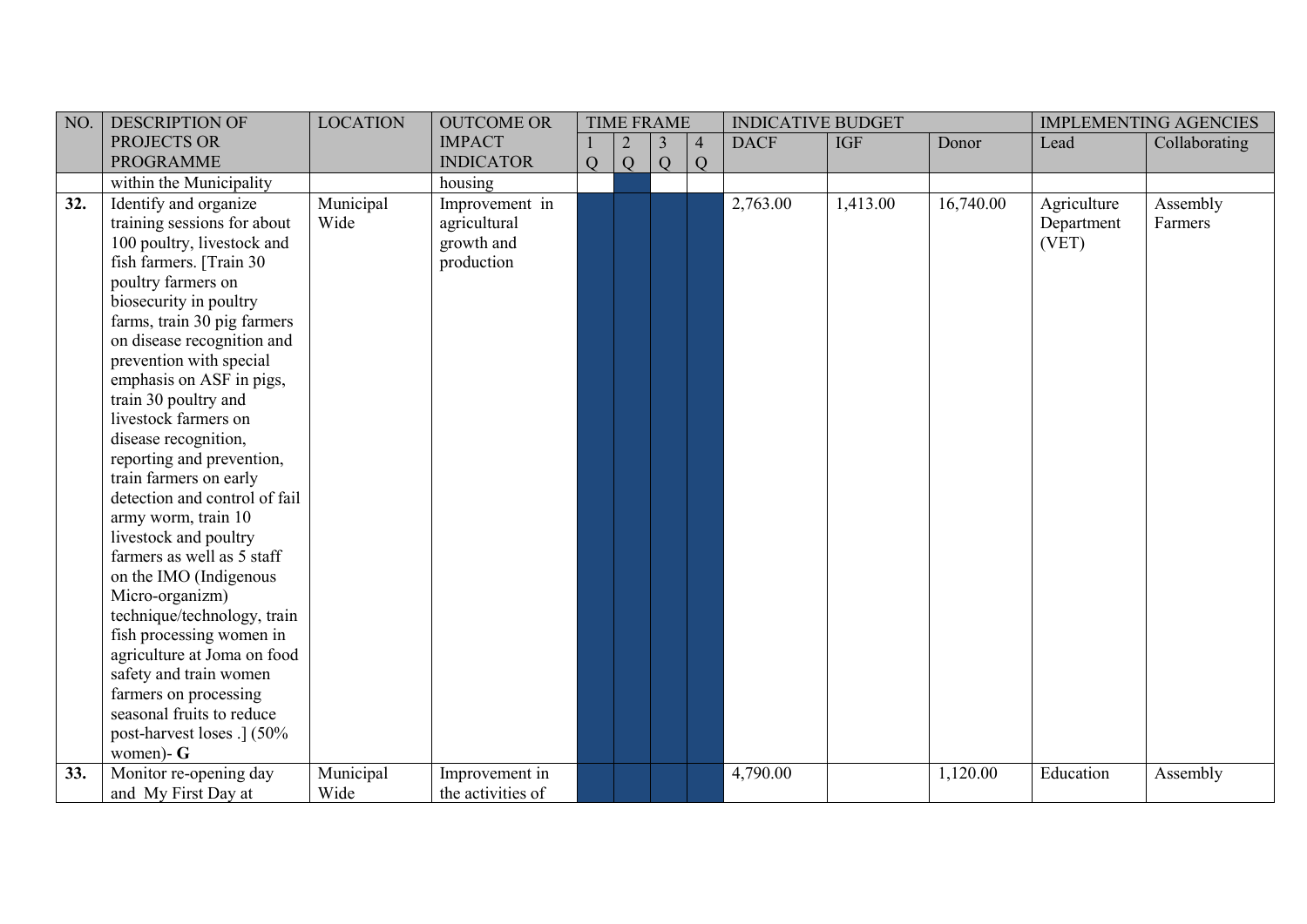| NO. | <b>DESCRIPTION OF</b>           | <b>LOCATION</b> | <b>OUTCOME OR</b>   |   |   | <b>TIME FRAME</b> |                | <b>INDICATIVE BUDGET</b> |            |          |             | <b>IMPLEMENTING AGENCIES</b> |
|-----|---------------------------------|-----------------|---------------------|---|---|-------------------|----------------|--------------------------|------------|----------|-------------|------------------------------|
|     | PROJECTS OR                     |                 | <b>IMPACT</b>       |   |   | 3                 | $\overline{4}$ | <b>DACF</b>              | <b>IGF</b> | Donor    | Lead        | Collaborating                |
|     | <b>PROGRAMME</b>                |                 | <b>INDICATOR</b>    | Q | Q | Q                 | Q              |                          |            |          |             |                              |
|     | School in 28 schools in the     |                 | the schools         |   |   |                   |                |                          |            |          |             |                              |
|     | Municipality                    |                 |                     |   |   |                   |                |                          |            |          |             |                              |
| 34. | Organize training sessions      | Agric           | Improvement in      |   |   |                   |                |                          | 675.00     | 6,025.00 | Agriculture | Assembly                     |
|     | for staff, farmers and          | Department      | agricultural        |   |   |                   |                |                          |            |          |             |                              |
|     | NABCO personnel: train          | Water Works     | growth and          |   |   |                   |                |                          |            |          |             |                              |
|     | staff and NABCO                 | Municipal       | development         |   |   |                   |                |                          |            |          |             |                              |
|     | personnel on signs and          | Assembly        |                     |   |   |                   |                |                          |            |          |             |                              |
|     | symptoms of pest and            | Azuma           |                     |   |   |                   |                |                          |            |          |             |                              |
|     | disease, train 5 staff and 10   |                 |                     |   |   |                   |                |                          |            |          |             |                              |
|     | farmers on good                 |                 |                     |   |   |                   |                |                          |            |          |             |                              |
|     | agricultural practices, train   |                 |                     |   |   |                   |                |                          |            |          |             |                              |
|     | 15 FBO executives and 5         |                 |                     |   |   |                   |                |                          |            |          |             |                              |
|     | staff on leadership and         |                 |                     |   |   |                   |                |                          |            |          |             |                              |
|     | group dynamics, train 25        |                 |                     |   |   |                   |                |                          |            |          |             |                              |
|     | technical staff on some         |                 |                     |   |   |                   |                |                          |            |          |             |                              |
|     | common livestock diseases       |                 |                     |   |   |                   |                |                          |            |          |             |                              |
|     | which affect productivity       |                 |                     |   |   |                   |                |                          |            |          |             |                              |
|     | of farmers within the           |                 |                     |   |   |                   |                |                          |            |          |             |                              |
|     | municipality as well as         |                 |                     |   |   |                   |                |                          |            |          |             |                              |
|     | train 5 staff and 10 farmers    |                 |                     |   |   |                   |                |                          |            |          |             |                              |
|     | on how to adopt climate         |                 |                     |   |   |                   |                |                          |            |          |             |                              |
|     | smart agriculture $-5$          |                 |                     |   |   |                   |                |                          |            |          |             |                              |
|     | women 2PWDs & 2 Youth<br>$-CCG$ |                 |                     |   |   |                   |                |                          |            |          |             |                              |
| 35. | Organize monitoring             | Municipal       | Improvement in      |   |   |                   |                |                          | 1,860.00   | 1,860.00 | Education   | Assembly                     |
|     | activities by management        | Wide            | the activities of   |   |   |                   |                |                          |            |          |             |                              |
|     | and team (3 circuits)           |                 | the schools         |   |   |                   |                |                          |            |          |             |                              |
| 36. | Organize Professional           | Municipal       | Improvement in      |   |   |                   |                | 225.00                   | 200.00     |          | Education   | Assembly                     |
|     | Learning Communities            | Wide            | productivity of the |   |   |                   |                |                          |            |          |             |                              |
|     |                                 |                 | educational         |   |   |                   |                |                          |            |          |             |                              |
|     |                                 |                 | department          |   |   |                   |                |                          |            |          |             |                              |
| 37. | Conduct School                  | Municipal       | Improvement in      |   |   |                   |                | 420.00                   | 0.00       |          | Education   | Assembly                     |
|     |                                 |                 |                     |   |   |                   |                |                          |            |          |             |                              |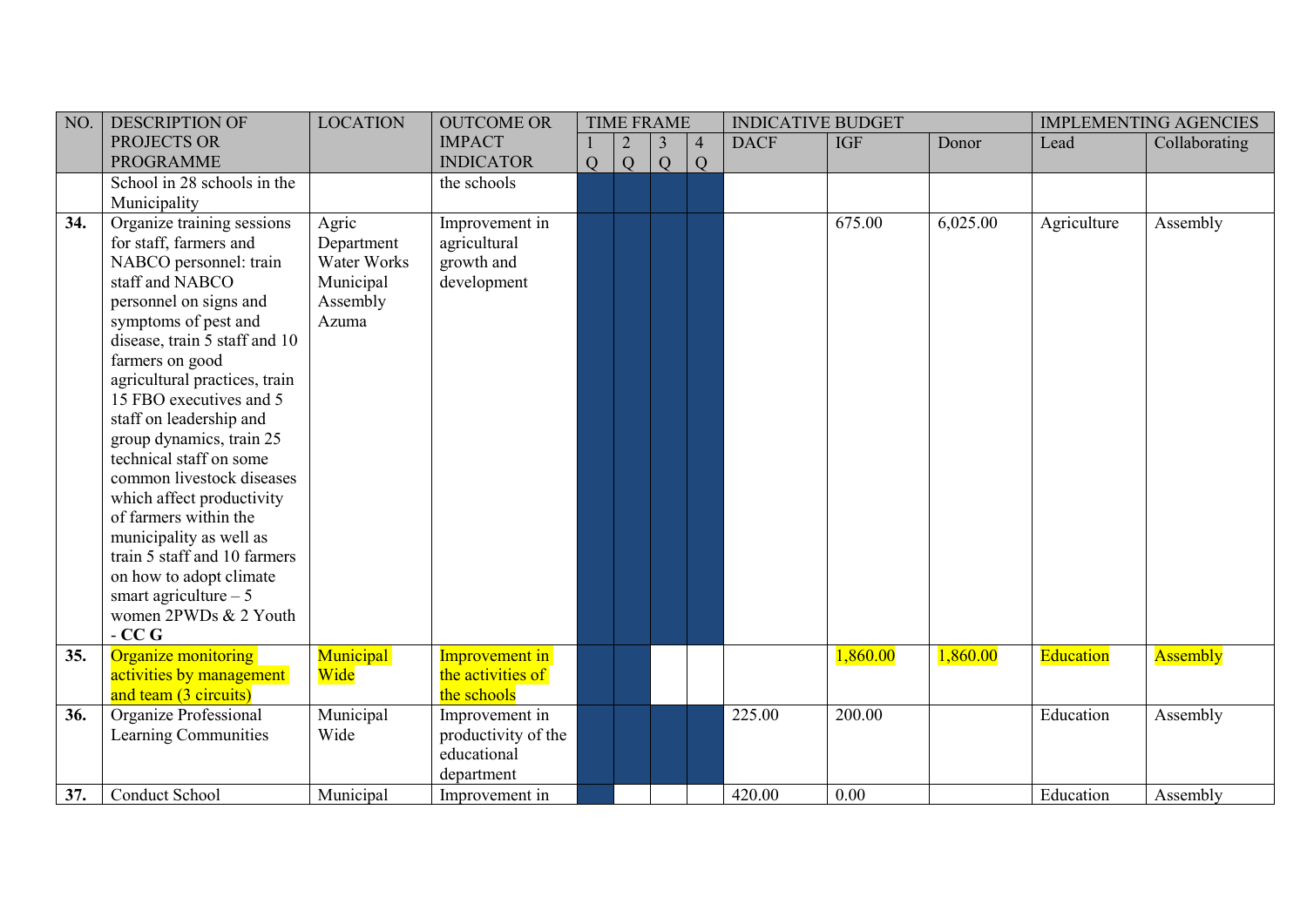| NO. | <b>DESCRIPTION OF</b>                                                       | <b>LOCATION</b>   | <b>OUTCOME OR</b>                                                   |   |   | <b>TIME FRAME</b>   |                                  | <b>INDICATIVE BUDGET</b> |            |       |           | <b>IMPLEMENTING AGENCIES</b> |
|-----|-----------------------------------------------------------------------------|-------------------|---------------------------------------------------------------------|---|---|---------------------|----------------------------------|--------------------------|------------|-------|-----------|------------------------------|
|     | PROJECTS OR<br><b>PROGRAMME</b>                                             |                   | <b>IMPACT</b><br><b>INDICATOR</b>                                   | Q | Q | 3<br>$\overline{Q}$ | $\overline{4}$<br>$\overline{Q}$ | <b>DACF</b>              | <b>IGF</b> | Donor | Lead      | Collaborating                |
|     | Performance Appraisal<br>meeting (SPAM)                                     | Wide              | productivity of the<br>educational<br>department                    |   |   |                     |                                  |                          |            |       |           |                              |
| 38. | Organize inter-schools<br>under 15/13 sports and<br>games (3 circuits)      | Municipal<br>Wide | % increase in<br>socialization<br>amongst students                  |   |   |                     |                                  |                          | 985.00     |       | Education | Assembly                     |
| 39. | Organize MEOC Meetings                                                      | Municipal<br>Wide | Improvement in<br>the educational<br>sector                         |   |   |                     |                                  | 3,000.00                 |            |       | Education | Assembly                     |
| 40. | Build capacity for 48 office<br>staff.                                      | 48 officers       | Improvement in<br>productivity of the<br>educational<br>department  |   |   |                     |                                  | 1,090.00                 |            |       | Education | Assembly                     |
| 41. | Organize induction for 12<br>newly trained teachers<br>from further studies | Municipal<br>wide | $%$ increase in<br>productivity and<br>efficiency among<br>teachers |   |   |                     |                                  | 1,068.00                 |            |       | Education |                              |
| 42. | Organize Teacher<br>Prize/Awards for 15<br>teachers                         | Municipal<br>wide | % increase in<br>teacher's desire to<br>perform well                |   |   |                     |                                  | 32,450.00                |            |       | Education | Assembly                     |
| 43. | Conduct 2021 BECE                                                           | Municipal<br>wide | Assessment of<br>students                                           |   |   |                     |                                  | 12,800,.00               |            |       | Education | Assembly                     |
| 44. | Organize STMIE clinics<br>for 56 students in the<br>Municipality            | Municipal<br>wide | Improvement in<br>the wellbeing of<br>students                      |   |   |                     |                                  | 8,000.00                 | 8,000.00   |       | Education | Assembly                     |
| 45. | Ensure age-appropriate<br>enrolment in KG, PRM and<br><b>JHS</b>            | All schools       | Improvement in<br>the educational<br>sector                         |   |   |                     |                                  | 1,050.00                 | 1,050.00   |       | Education | Assembly                     |
| 46. | Organize Continuous<br>Professional Development                             | All schools       | Improvement in<br>productivity of the<br>educational                |   |   |                     |                                  | 420.00                   | 300.00     |       | Education | Assembly                     |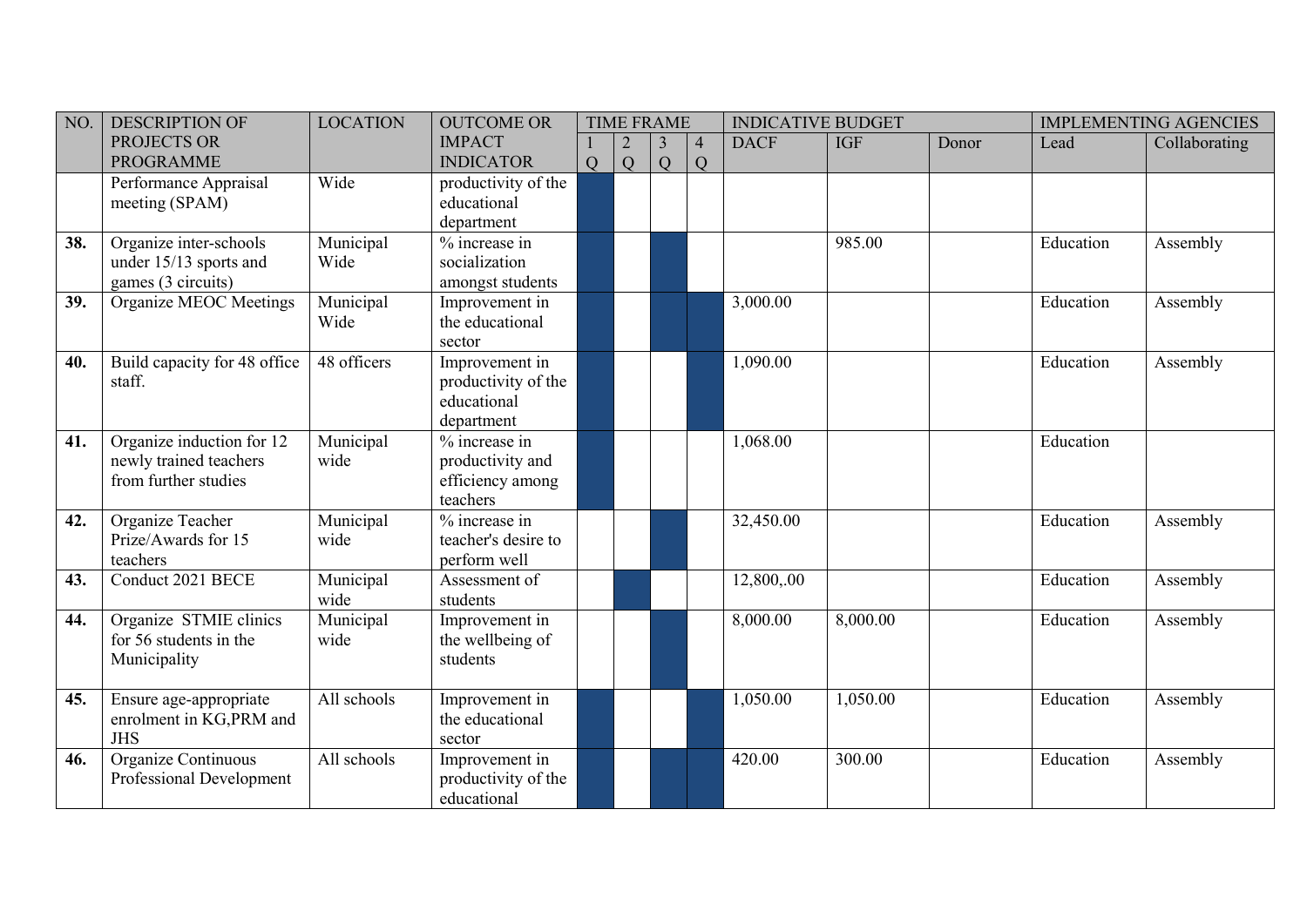| NO. | <b>DESCRIPTION OF</b>                                                                                                 | <b>LOCATION</b>               | <b>OUTCOME OR</b>                                     |   |   | <b>TIME FRAME</b> |                     | <b>INDICATIVE BUDGET</b> |            |          |             | <b>IMPLEMENTING AGENCIES</b> |
|-----|-----------------------------------------------------------------------------------------------------------------------|-------------------------------|-------------------------------------------------------|---|---|-------------------|---------------------|--------------------------|------------|----------|-------------|------------------------------|
|     | PROJECTS OR<br><b>PROGRAMME</b>                                                                                       |                               | <b>IMPACT</b><br><b>INDICATOR</b>                     | Q | Q | 3<br>Q            | $\overline{4}$<br>Q | <b>DACF</b>              | <b>IGF</b> | Donor    | Lead        | Collaborating                |
|     |                                                                                                                       |                               | department                                            |   |   |                   |                     |                          |            |          |             |                              |
| 47. | Prepare official documents<br>by the office                                                                           | Assembly                      | Improvement in<br>office productivity                 |   |   |                   |                     |                          | 1,000.00   |          | <b>NFED</b> |                              |
| 48. | Organize float and<br>community cleaning<br>exercise                                                                  | Municipal<br>Wide             | Clean and healthy<br>environment                      |   |   |                   |                     |                          | 500.00     |          | <b>NFED</b> |                              |
| 49. | Conduct in house<br>orientation for twenty-five<br>(25) national service<br>personnel                                 | Weija-Gbawe<br>Municipal Hall | Productivity<br>among NSPs                            |   |   |                   |                     |                          | 500.00     |          | <b>NFED</b> |                              |
| 50. | Supervise classes during<br>school hours                                                                              | Weija-Gbawe<br>Municipality   | Enhancement in<br>teaching and<br>learning activities |   |   |                   |                     |                          |            |          | <b>NFED</b> |                              |
| 51. | Organize International<br>Literacy Day Celebration<br>coupled with graduation of<br>Batch 10 and Batch 24<br>learners | <b>WGMA</b>                   | Improvement in<br>the educational<br>sector           |   |   |                   |                     |                          | 6,500.00   |          | <b>NFED</b> |                              |
| 52. | Organize DFMC quarterly<br>meetings                                                                                   | Assembly                      | Improvement in<br>livelihood of<br><b>PWDs</b>        |   |   |                   |                     |                          |            | 9,328.00 | SW&CD       |                              |
| 53. | Sensitize the public on<br>disability issues<br>V                                                                     | Municipal<br>wide             | % reduction in<br>stigmatization                      |   |   |                   |                     |                          |            | 2,400.00 | SW&CD       |                              |
| 54. | Mobilize communities for<br>clean ups and voluntary<br>contribution for self-help<br>projects                         | Municipal<br>wide             | % Improvement in<br>need-base social<br>intervention  |   |   |                   |                     | 1,640.00                 |            |          | SW&CD       | <b>WGMA</b>                  |
| 55. | Organize study group and<br>mass meetings for                                                                         | Municipal<br>wide             | % increase in<br>social intervention                  |   |   |                   |                     | 6,000.00                 |            |          | SW&CD       | Health<br>Directorate        |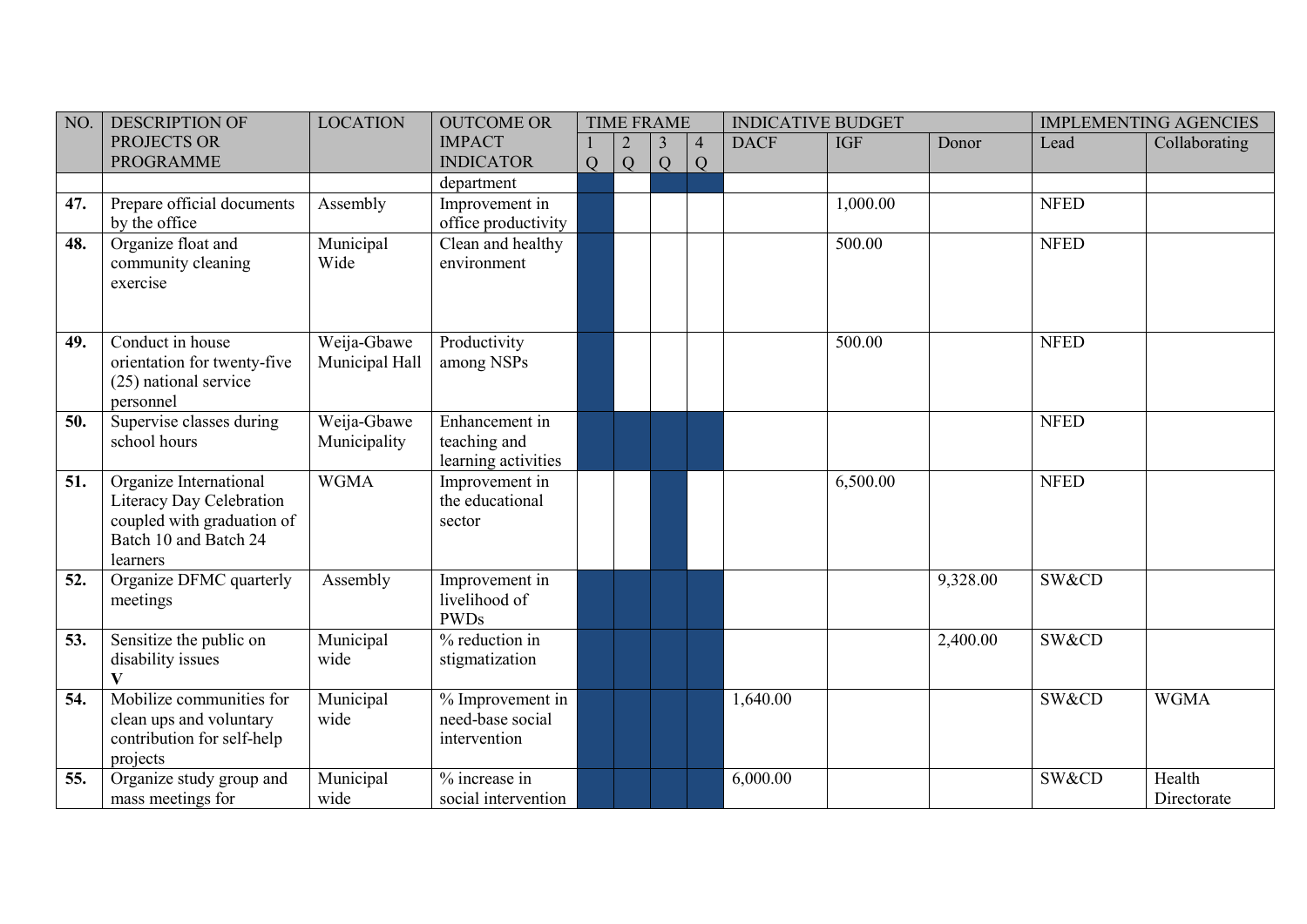| NO. | <b>DESCRIPTION OF</b>                                                                                                     | <b>LOCATION</b>   | <b>OUTCOME OR</b>                                          |   |   | <b>TIME FRAME</b> |                     | <b>INDICATIVE BUDGET</b> |            |          |       | <b>IMPLEMENTING AGENCIES</b>    |
|-----|---------------------------------------------------------------------------------------------------------------------------|-------------------|------------------------------------------------------------|---|---|-------------------|---------------------|--------------------------|------------|----------|-------|---------------------------------|
|     | PROJECTS OR<br><b>PROGRAMME</b>                                                                                           |                   | <b>IMPACT</b><br><b>INDICATOR</b>                          | Q | Q | 3<br>Q            | $\overline{4}$<br>Q | <b>DACF</b>              | <b>IGF</b> | Donor    | Lead  | Collaborating                   |
|     | information dissemination<br>and campaign drives                                                                          |                   | programmes                                                 |   |   |                   |                     |                          |            |          |       |                                 |
| 56. | <b>Monitor PWDs</b><br>beneficiaries assisted with<br>funds<br>$\mathbf{V}$                                               | Municipal<br>wide | Betterment in the<br>lives of PWDs                         |   |   |                   |                     |                          |            | 4,800.00 | SW&CD | <b>DFMC</b>                     |
| 57. | Conduct social enquiries on<br><b>PWDs</b>                                                                                | Municipal<br>wide | Adequate data on<br><b>PWDs</b>                            |   |   |                   |                     |                          |            |          | SW&CD | <b>DFMC</b>                     |
| 58. | Sensitize the public on<br>child protection issues like<br>violence, neglect, abuse<br>and discrimination-V               | Municipal<br>wide | % reduction in<br>child abuse                              |   |   |                   |                     | 4,000.00                 | 2,900.00   |          | SW&CD | <b>NCCE</b>                     |
| 59. | Identify and recruit foster<br>parents                                                                                    | Municipal<br>wide | % reduction in<br>child abuse and<br>child<br>homelessness |   |   |                   |                     | 4,504.00                 |            |          | SW&CD | Bethany<br>Christian<br>Service |
| 60. | Trace and re-unite missing<br>children and abandoned<br>babies with families, or<br>place them in children's<br>homes - V | Municipal<br>wide | % reduction in<br>child<br>homelessness                    |   |   |                   |                     |                          | 2,400.00   |          | SW&CD | <b>DOVVSU</b><br>Court          |
| 61. | Organize women children<br>and youth committee<br>meeting- $G$                                                            | Municipal<br>wide | % reduction in<br>child abuse                              |   |   |                   |                     |                          | 9,972.00   |          | SW&CD | Committee<br>Members            |
| 62. | Organize social services<br>Sub-committee meeting                                                                         | Municipal<br>wide | Improvement in<br>fairness and<br>justice in court         |   |   |                   |                     |                          | 9,972.00   |          | SW&CD | Committee<br>Members            |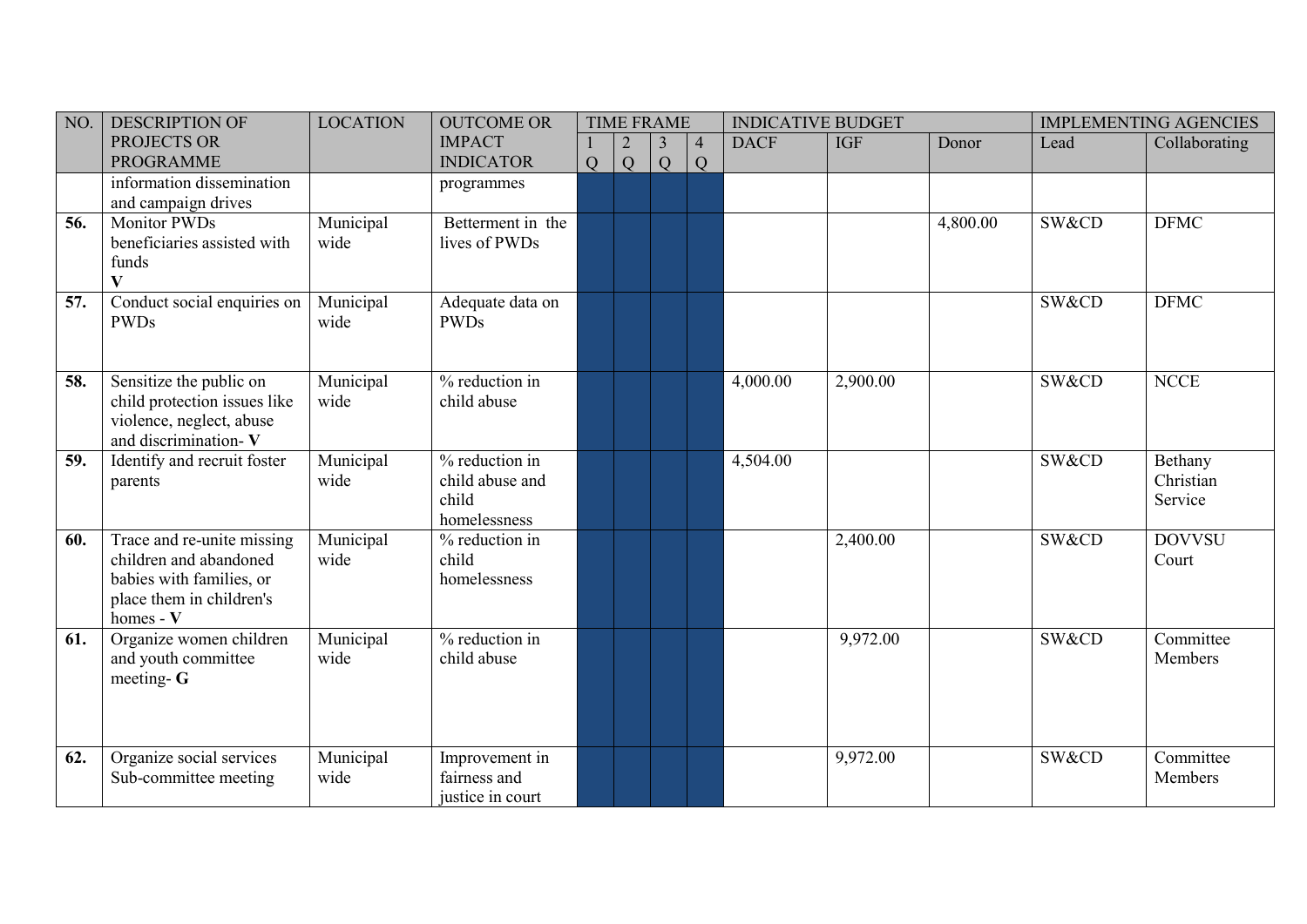| NO. | <b>DESCRIPTION OF</b>                                                                                                     | <b>LOCATION</b>       | <b>OUTCOME OR</b>                                               |   |   | <b>TIME FRAME</b> |                     | <b>INDICATIVE BUDGET</b> |            |       |                          | <b>IMPLEMENTING AGENCIES</b> |
|-----|---------------------------------------------------------------------------------------------------------------------------|-----------------------|-----------------------------------------------------------------|---|---|-------------------|---------------------|--------------------------|------------|-------|--------------------------|------------------------------|
|     | PROJECTS OR<br><b>PROGRAMME</b>                                                                                           |                       | <b>IMPACT</b><br><b>INDICATOR</b>                               | Q | Q | 3<br>Q            | $\overline{4}$<br>Q | <b>DACF</b>              | <b>IGF</b> | Donor | Lead                     | Collaborating                |
| 63. | Conduct social<br>investigations on request<br>from court                                                                 | Municipal<br>wide     | $%$ Improvement in<br>fair justice in<br>court                  |   |   |                   |                     |                          | 1,840.00   |       | SW&CD                    | <b>WGMA</b>                  |
| 64. | Supervise and monitor<br>activities of day care<br>centres                                                                | Municipal<br>wide     | % increase in<br>child safety                                   |   |   |                   |                     |                          | 6,200.00   |       | SW&CD                    | <b>WGMA</b>                  |
| 65. | Raise awareness on gender<br>based violence- G                                                                            | Municipal<br>wide     | % increase in<br>gender violence<br>cases reported              |   |   |                   |                     |                          | 3,280.00   |       | SW&CD                    |                              |
| 66. | Organize 160 arbitration to<br>address issues on family<br>reconciliation, maintenance<br>custody paternity and<br>access | Municipal<br>wide     | % reduction in<br>abuse cases                                   |   |   |                   |                     |                          |            |       | SW&CD                    | <b>DOVVSU</b><br>Court       |
| 67. | Sensitise and construct<br>1000 Household toilet<br>facilities                                                            | Municipal<br>Wide     | % reduction in<br>ODF by<br>December, 2021                      |   |   |                   |                     |                          | 30,000.00  |       | Environmenta<br>1 Health | <b>MPCU</b>                  |
| 68. | Procure sanitary tools and<br>cleaning materials                                                                          | Municipal<br>Assembly | % reduction in<br>improper<br>sanitation in<br>municipality     |   |   |                   |                     |                          |            |       | Environmenta<br>1 Health | <b>MPCU</b>                  |
| 69. | Organize medical<br>screening and educate food<br>Vendors / Handlers on<br>communicable diseases                          | Municipal<br>Wide     | % reduction in the<br>outbreak of<br>communicable<br>diseases   |   |   |                   |                     |                          | 3,960.00   |       | Environmenta<br>1 Health | <b>MPCU</b>                  |
| 70. | Organize sanitation sub-<br>committee meetings                                                                            | Assembly              | Improvement in<br>sanitary<br>conditions in the<br>municipality |   |   |                   |                     |                          | 6,440.00   |       | Environmenta<br>1 Health | <b>MPCU</b>                  |
| 71. | Embark on COVID-19<br>contact tracing and                                                                                 | Municipal<br>wide     | Reduction in<br>Covid related                                   |   |   |                   |                     |                          | 1,800      |       | Health<br>Directorate    | <b>WGMA</b>                  |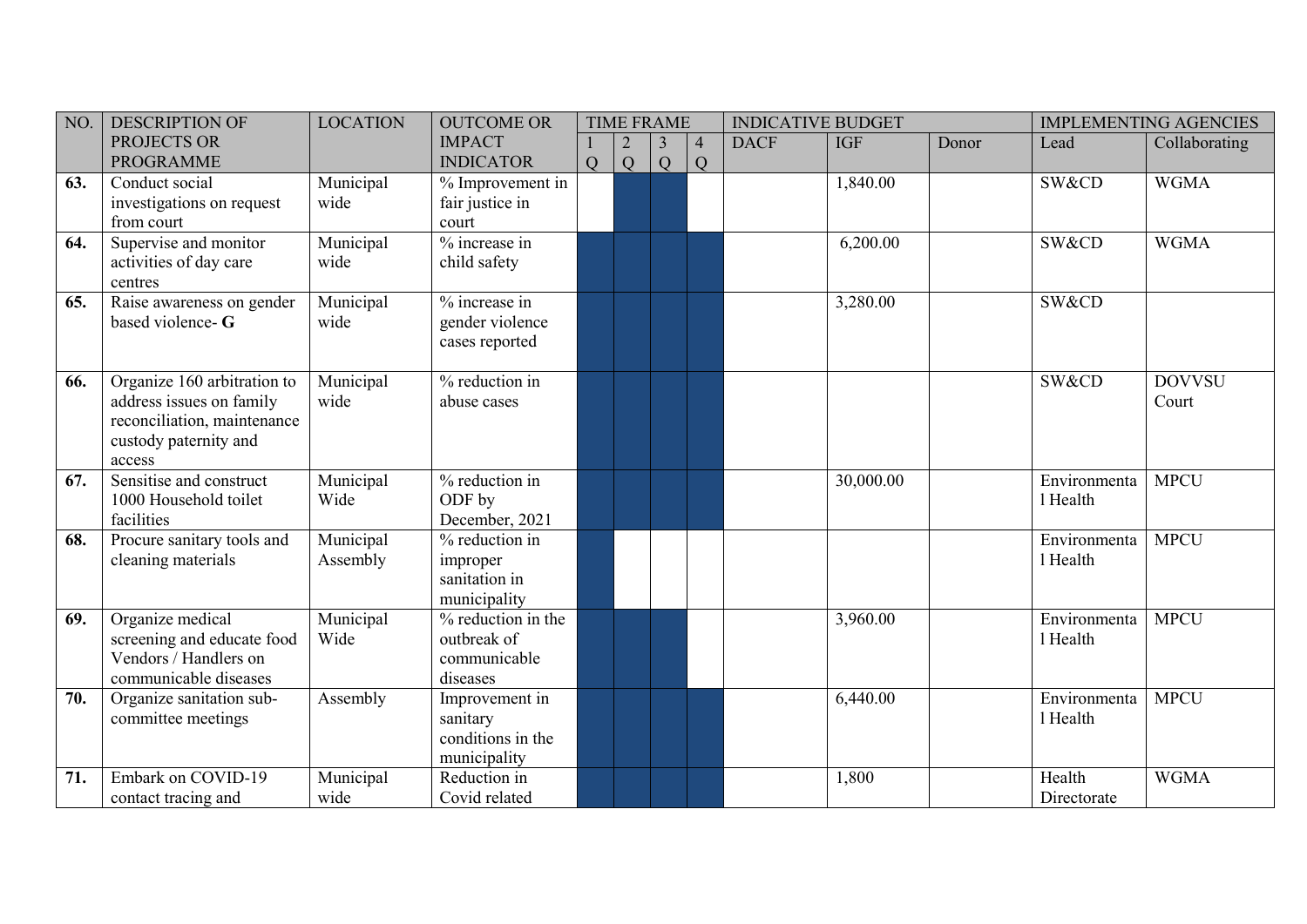| NO. | <b>DESCRIPTION OF</b>                                                                                       | <b>LOCATION</b>                                 | <b>OUTCOME OR</b>                                                                                           |   | <b>TIME FRAME</b> |                     |                | <b>INDICATIVE BUDGET</b> |            |       |                       | <b>IMPLEMENTING AGENCIES</b>                                |
|-----|-------------------------------------------------------------------------------------------------------------|-------------------------------------------------|-------------------------------------------------------------------------------------------------------------|---|-------------------|---------------------|----------------|--------------------------|------------|-------|-----------------------|-------------------------------------------------------------|
|     | PROJECTS OR<br><b>PROGRAMME</b>                                                                             |                                                 | <b>IMPACT</b><br><b>INDICATOR</b>                                                                           | Q | Q                 | $\overline{3}$<br>Q | $\vert 4$<br>Q | <b>DACF</b>              | <b>IGF</b> | Donor | Lead                  | Collaborating                                               |
|     | monitoring                                                                                                  |                                                 | mortality to $0\%$                                                                                          |   |                   |                     |                |                          |            |       |                       |                                                             |
| 72. | Organize district response<br>Initiatives on Malaria<br>prevention and treatment                            | Municipal<br>wide                               | Reduction in<br>malaria related<br>mortality to $0\%$                                                       |   |                   |                     |                |                          | 1,000      |       | Health<br>Directorate | <b>WGMA</b>                                                 |
| 73. | Organize Immunization<br>supportive supervision,<br>training and monitoring                                 | Municipal<br>wide                               | Increase<br>immunization<br>coverage to 95%                                                                 |   |                   |                     |                |                          | 5,000      |       | Health<br>Directorate | <b>WGMA</b>                                                 |
| 74. | Organize Malaria<br>Prevention and Treatment<br>training and monitoring<br>activities                       | municipal<br>wide                               | Increase in<br>malaria testing<br>rate to 95%                                                               |   |                   |                     |                |                          | 5,500      |       | Health<br>Directorate | <b>WGMA</b>                                                 |
| 75. | Organize TB Case<br>Detection training,<br>screening exercises and<br>monitoring                            | Municipal<br>wide                               | 60% increase in<br>TB case detection                                                                        |   |                   |                     |                |                          | 6,000      |       | Health<br>Directorate | <b>WGMA</b>                                                 |
| 76. | <b>Sensitize Selected</b><br>Communities in the Two<br>Sub-Municipals on<br>HIV/AIDs and STIs<br>infections | Municipal<br>wide                               | Two communities<br>in each sub-<br>municipal<br>educated on<br>HIV/AIDS and<br>STIs infections<br>$(100\%)$ |   |                   |                     |                |                          | 1,000      |       | Health<br>Directorate | <b>WGMA</b>                                                 |
| 77. | Sensitize and educate<br>people on birth and death<br>certificates                                          | New Weija<br>New Gbawe<br>Ayigbe Town<br>Oblogo | Enhancement of<br>peoples<br>knowledge on<br>importance of<br>birth and death<br>certificates               |   |                   |                     |                |                          | 2,475.00   |       | Births &<br>Deaths    | Ga Central<br>Department of<br>Births and<br>Death Registry |
| 78. | Create awareness and<br>organize mass registration<br>of birth and death<br>registration                    | Ayigbe Town<br>Oblogo<br>Weija<br>G             | $%$ increase in the<br>number of birth<br>and death<br>certificates                                         |   |                   |                     |                |                          | 2,475.00   |       | Births &<br>Deaths    |                                                             |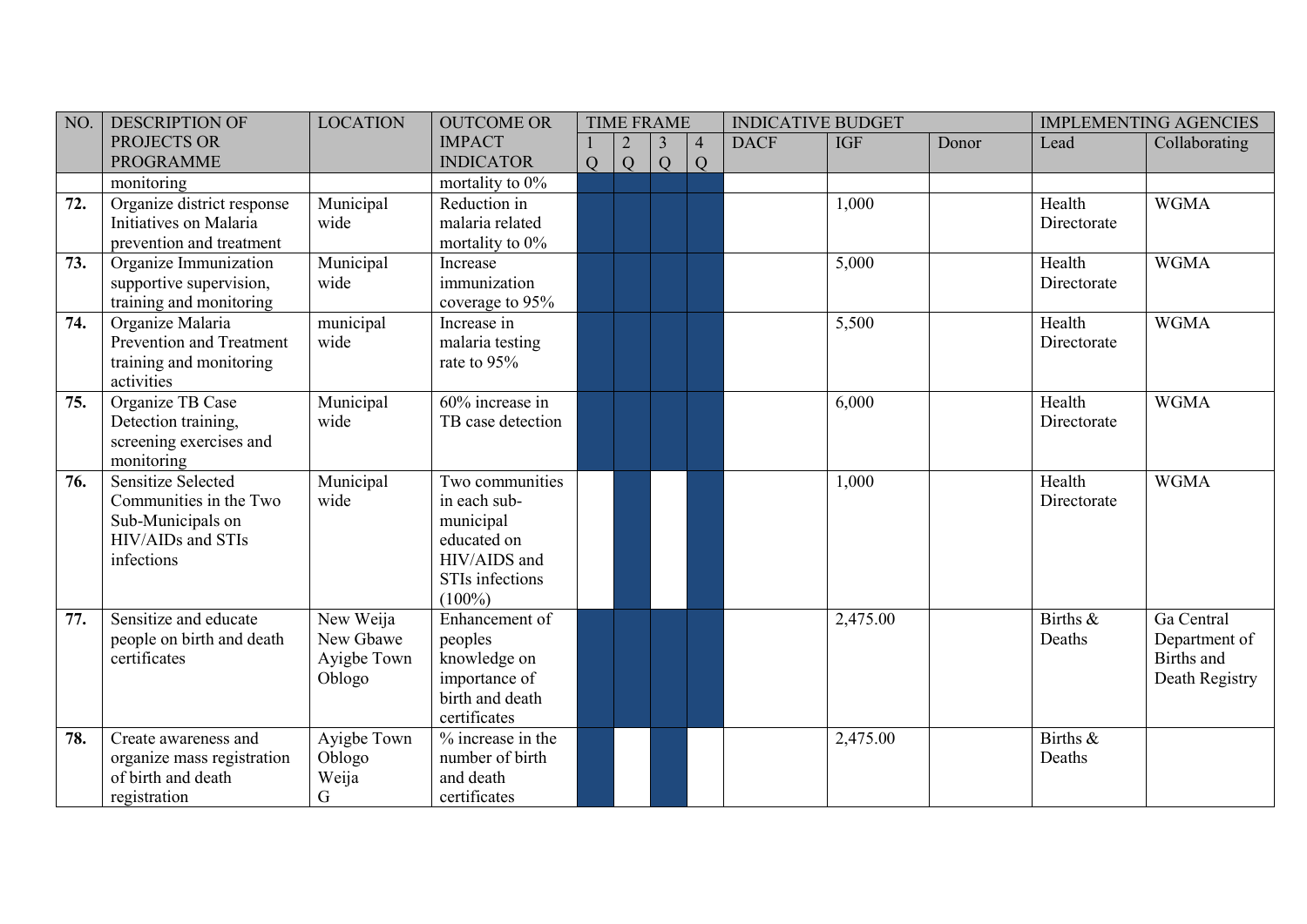| NO. | <b>DESCRIPTION OF</b>        | <b>LOCATION</b> | <b>OUTCOME OR</b>                                 |   |   | <b>TIME FRAME</b> |                | <b>INDICATIVE BUDGET</b> |            |       |                       | <b>IMPLEMENTING AGENCIES</b> |
|-----|------------------------------|-----------------|---------------------------------------------------|---|---|-------------------|----------------|--------------------------|------------|-------|-----------------------|------------------------------|
|     | PROJECTS OR                  |                 | <b>IMPACT</b>                                     |   |   | 3                 | $\overline{4}$ | <b>DACF</b>              | <b>IGF</b> | Donor | Lead                  | Collaborating                |
|     | <b>PROGRAMME</b>             |                 | <b>INDICATOR</b>                                  | Q | Q | Q                 | $\overline{Q}$ |                          |            |       |                       |                              |
|     |                              |                 | prepared.                                         |   |   |                   |                |                          |            |       |                       |                              |
| 79. | Procure 2 No. desk top       | <b>NADMO</b>    | Enhancement in                                    |   |   |                   |                |                          |            |       | <b>NADMO</b>          | MPO/Admin                    |
|     | computers and 10 No          | office          | productivity of the                               |   |   |                   |                |                          |            |       |                       |                              |
|     | office chairs and tables     |                 | staffs.                                           |   |   |                   |                |                          |            |       |                       |                              |
| 80. | Procure 2 Desktop, 6         | <b>WGMA</b>     | % increase in                                     |   |   |                   |                | 13,000.00                | 15,000.00  |       | Procurement           |                              |
|     | tablets, Chairs, and fuel    |                 | logistics required                                |   |   |                   |                |                          |            |       |                       |                              |
|     | coupons                      |                 | for efficiency and                                |   |   |                   |                |                          |            |       |                       |                              |
|     |                              |                 | productivity                                      |   |   |                   |                |                          |            |       |                       |                              |
| 81. | Organize in-service          | Assembly        | Enhancement of                                    |   |   |                   |                |                          | 10,000.00  |       | <b>Budget</b>         | Revenue Unit                 |
|     | training for all departments | Office          | productivity and                                  |   |   |                   |                |                          |            |       |                       |                              |
|     | in the Assembly on           |                 | efficiency of the                                 |   |   |                   |                |                          |            |       |                       |                              |
|     | Program Based Budgeting      |                 | various                                           |   |   |                   |                |                          |            |       |                       |                              |
|     |                              |                 | departments                                       |   |   |                   |                |                          |            |       |                       |                              |
| 82. | Organize an orientation      | Assembly Hall   | % increase in the                                 |   |   |                   |                |                          | 5,500.00   |       | <b>Internal Audit</b> | MCD, Finance                 |
|     | workshop for the Audit       |                 | effective and                                     |   |   |                   |                |                          |            |       | Agency/               | and Budget                   |
|     | Committee members on the     |                 | efficient use of                                  |   |   |                   |                |                          |            |       | <b>Internal Audit</b> |                              |
|     | guidelines and relevant      |                 | resources                                         |   |   |                   |                |                          |            |       |                       |                              |
| 83. | laws<br>Organize a training  | <b>MIS</b>      | $%$ increase in                                   |   |   |                   |                |                          | 5,000.00   |       | <b>MIS</b>            | <b>MCD</b>                   |
|     | workshop on revenue          |                 | revenue                                           |   |   |                   |                |                          |            |       |                       | <b>MFO</b>                   |
|     | System Audit                 |                 | monitoring and                                    |   |   |                   |                |                          |            |       |                       | <b>MBO</b>                   |
|     |                              |                 | auditing                                          |   |   |                   |                |                          |            |       |                       | Internal Audit               |
|     |                              |                 |                                                   |   |   |                   |                |                          |            |       |                       |                              |
|     |                              |                 | ENVIRONMENT, INFRASTURCTURE AND HUMAN SETTLEMENTS |   |   |                   |                |                          |            |       |                       |                              |
| 84. | Evacuate solid waste in the  | Municipal       | Clean and healthy                                 |   |   |                   |                |                          | 20,000.00  |       | Environmenta          | <b>MPCU</b>                  |
|     | municipality                 | Wide            | environment                                       |   |   |                   |                |                          |            |       | 1 Health              |                              |
| 85. | Organize clean up            | Municipal       | Improvement in                                    |   |   |                   |                |                          | 42,000.00  |       | Environmenta          | <b>MPCU</b>                  |
|     | exercises 3 times in a       | Wide            | human health and                                  |   |   |                   |                |                          |            |       | 1 Health              |                              |
|     | quarter                      |                 | wellbeing                                         |   |   |                   |                |                          |            |       |                       |                              |
| 86. | Educate and sensitize the    | Municipal       | % reduction in the                                |   |   |                   |                |                          | 8,100.00   |       | <b>NADMO</b>          | <b>MPCU</b>                  |
|     | public on disaster           | wide            | occurrence of                                     |   |   |                   |                |                          |            |       |                       |                              |
|     | prevention and mitigation    |                 | public disasters.                                 |   |   |                   |                |                          |            |       |                       |                              |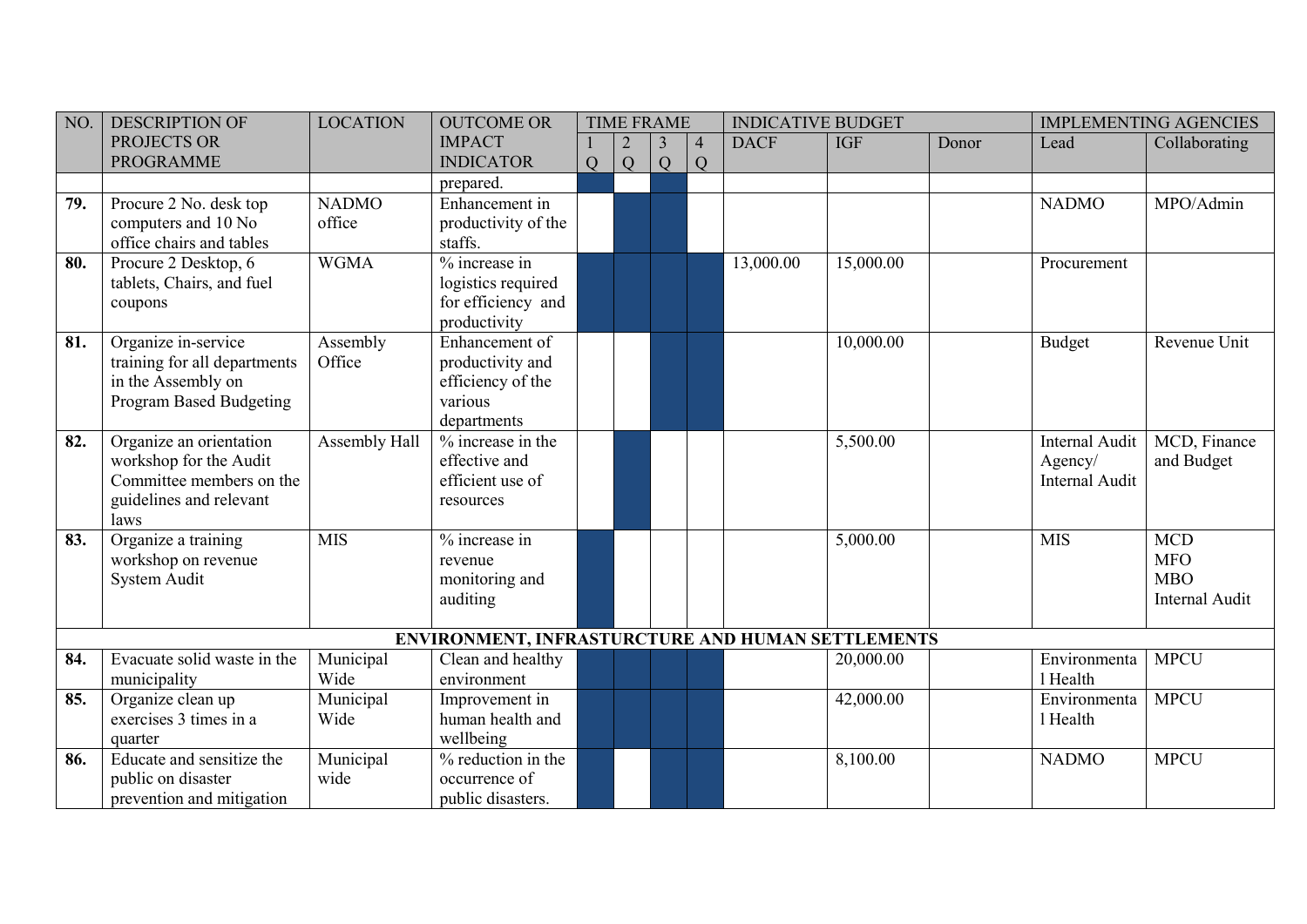| NO. | <b>DESCRIPTION OF</b>                                                                          | <b>LOCATION</b>        | <b>OUTCOME OR</b>                                                                                       |   | <b>TIME FRAME</b> |                     |                     | <b>INDICATIVE BUDGET</b> |            |       |              | <b>IMPLEMENTING AGENCIES</b>         |
|-----|------------------------------------------------------------------------------------------------|------------------------|---------------------------------------------------------------------------------------------------------|---|-------------------|---------------------|---------------------|--------------------------|------------|-------|--------------|--------------------------------------|
|     | PROJECTS OR<br><b>PROGRAMME</b>                                                                |                        | <b>IMPACT</b><br><b>INDICATOR</b>                                                                       | Q | Q                 | $\overline{3}$<br>Q | $\overline{4}$<br>Q | <b>DACF</b>              | <b>IGF</b> | Donor | Lead         | Collaborating                        |
| 87. | Celebrate world disaster<br>risk reduction (DRR) week.                                         | Municipal<br>wide      | % increase in<br>public awareness                                                                       |   |                   |                     |                     |                          | 7,000.00   |       | <b>NADMO</b> | <b>MPCU</b>                          |
| 88. | Organize one capacity<br>building for 45 NADMO<br>staffs.                                      | Assembly               | % increase in<br>positive response<br>to disasters                                                      |   |                   |                     |                     |                          | 5,025.00   |       | <b>NADMO</b> | HR                                   |
| 89. | Undertake emergency<br>response, assess the impact<br>of disasters and provide<br>relief       | Municipal<br>wide      | % increase in the<br>number of<br>disaster victims of<br>rescued and<br>relieved                        |   |                   |                     |                     |                          | 15,100.00  |       | <b>NADMO</b> | MPCU/<br>Procurement                 |
| 90. | Organize Disaster technical<br>committee meeting                                               | Municipal<br>wide      | Formulation of<br>disaster risk<br>reduction policies<br>to manage<br>disasters in the<br>municipality. |   |                   |                     |                     |                          | 10,100.00  |       | <b>NADMO</b> | <b>MPCU</b>                          |
| 91. | Dredge major drains in the<br>municipality                                                     | Municipal<br>wide      | % reduction in<br>flooding                                                                              |   |                   |                     |                     |                          | 3,720.00   |       | <b>NADMO</b> | <b>MPCU/Works</b>                    |
| 92. | Organize a durbar to create<br>awareness on climate<br>change effects on society-<br>CC        | Municipal<br>wide      | % increase in the<br>ability to combat<br>climate change<br>effects in the<br>municipality              |   |                   |                     |                     |                          | 8,100.00   |       | <b>NADMO</b> | <b>MPCU</b>                          |
| 93. | Plant trees along the road<br>median and part of the<br>Weija dam areas- CC                    | Municipal<br>wide      | Improvement in<br>vegetation and<br>micro climate in<br>the municipality                                |   |                   |                     |                     |                          | 5,600.00   |       | <b>NADMO</b> | MPCU/GFC/<br>Parts and<br>Garden/HWA |
| 94. | Organize disaster<br>preparedness training for<br>five (5) Disaster Volunteer<br>Groups (DVGs) | <b>NADMO</b><br>staffs | Improvement in<br>the response to<br>disasters.                                                         |   |                   |                     |                     |                          | 6,500.00   |       | <b>NADMO</b> | HR/ADMI                              |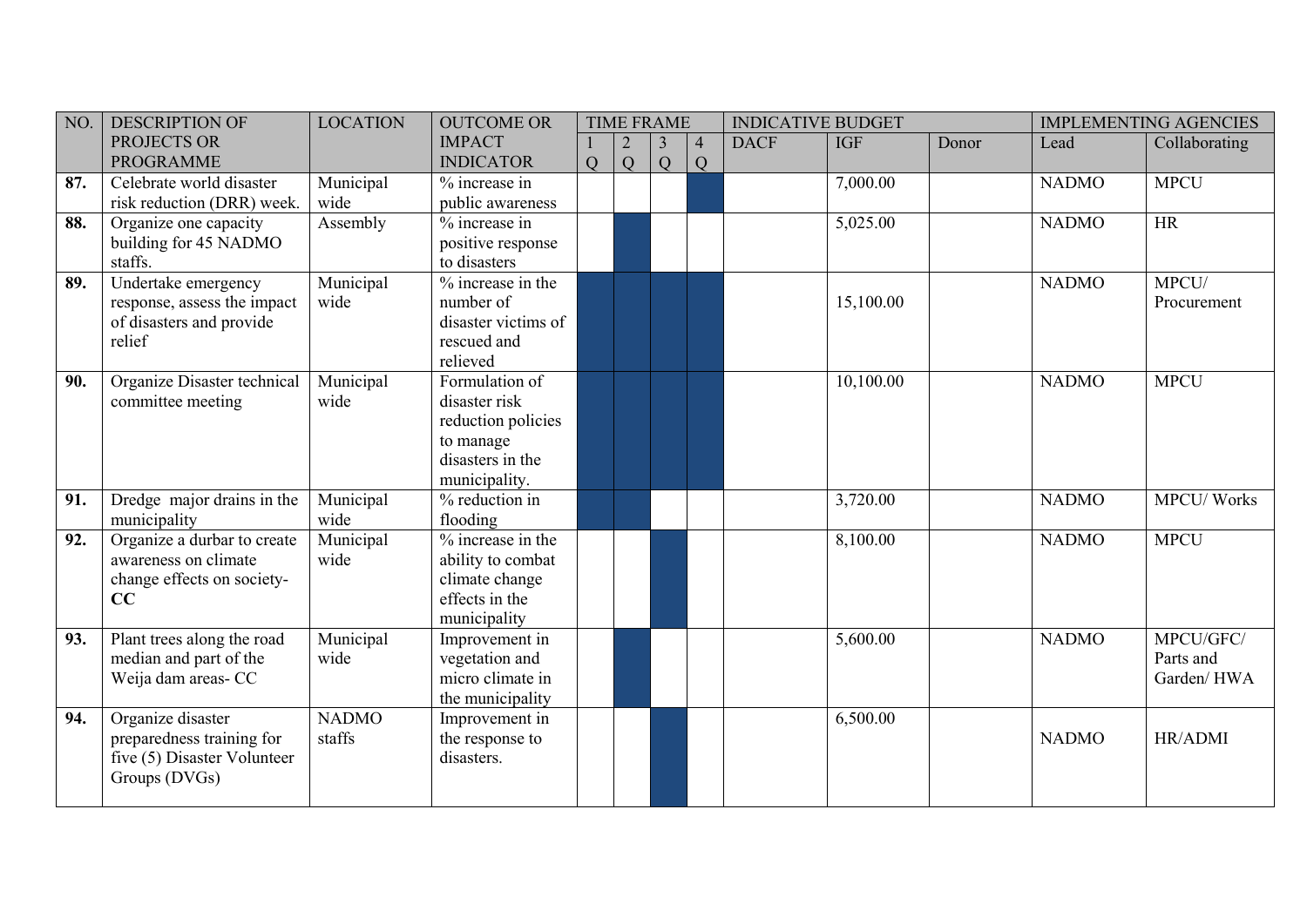| NO.  | <b>DESCRIPTION OF</b>                                                                                                                                                         | <b>LOCATION</b>   | <b>OUTCOME OR</b>                                                                    |   |   | <b>TIME FRAME</b> |                     | <b>INDICATIVE BUDGET</b> |            |       |            | <b>IMPLEMENTING AGENCIES</b> |
|------|-------------------------------------------------------------------------------------------------------------------------------------------------------------------------------|-------------------|--------------------------------------------------------------------------------------|---|---|-------------------|---------------------|--------------------------|------------|-------|------------|------------------------------|
|      | PROJECTS OR<br><b>PROGRAMME</b>                                                                                                                                               |                   | <b>IMPACT</b><br><b>INDICATOR</b>                                                    | Q | Q | 3<br>Q            | $\overline{4}$<br>Q | <b>DACF</b>              | <b>IGF</b> | Donor | Lead       | Collaborating                |
|      |                                                                                                                                                                               |                   |                                                                                      |   |   |                   |                     |                          |            |       |            |                              |
| 95.  | Procure Orthophotos,<br>Digitize and Geo-<br>referenced, Ground-<br>Trothing for Weija and<br>SCC (Update Map)                                                                | Municipal<br>Wide | % increase in<br>equipment needed<br>for street naming<br>and property<br>addressing |   |   |                   |                     | 60,000.00                |            |       | <b>PPD</b> | GIZ/F.O                      |
| 96.  | Organize twelve (12)<br><b>Spatial Planning</b><br>Committee Meetings by the<br>end of December and get<br>95% of the total<br>Development Applications<br>submitted approved | Municipal<br>wide | Improvement in<br>spatial<br>development<br>control                                  |   |   |                   |                     |                          | 39,480.00  |       | <b>PPD</b> | <b>SPC MEMB.</b>             |
| 97.  | Organize Twelve (12)<br><b>Technical Planning</b><br>Inspection Sub/Site<br><b>Inspection Committee</b><br>Meetings by the end of<br>December                                 | Municipal<br>Wide | Improvement in<br>spatial<br>development<br>control                                  |   |   |                   |                     |                          | 32,400.00  |       | <b>PPD</b> | <b>TCM</b>                   |
| 98.  | Prepare one Planning<br>scheme for Tetegu by<br>December 2021 and get it<br>approved                                                                                          | Tetegu            | Enhancement in<br>local land use plan                                                |   |   |                   |                     |                          |            |       | <b>PPD</b> |                              |
| 99.  | Revise and Update existing<br>two Local Plans into<br>Approved and Upgraded<br>Address Map                                                                                    | Gbawe<br>McCarthy | Enhancement in<br>local land use plan                                                |   |   |                   |                     |                          | 18,000.00  |       | <b>PPD</b> | <b>SPC MEMB.</b>             |
| 100. | Organize consultations and<br>validation of street names                                                                                                                      | Municipal<br>Wide | % increase in the<br>number of streets<br>named and<br>properties                    |   |   |                   |                     |                          | 5,000.00   |       | <b>PPD</b> | ASS/LO                       |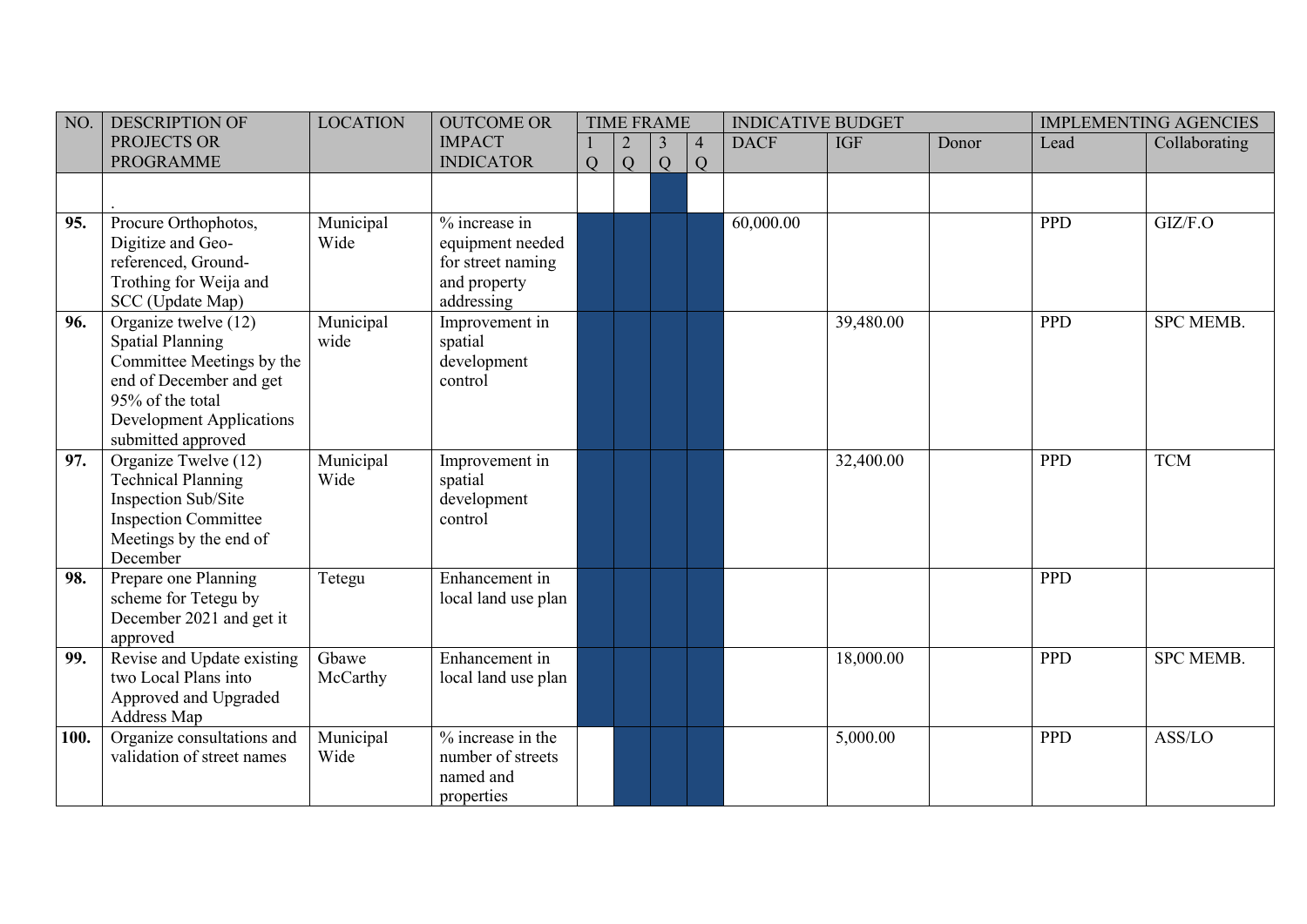| NO.  | <b>DESCRIPTION OF</b>                                                                                                                                                                    | <b>LOCATION</b>   | <b>OUTCOME OR</b>                                                                       |   |   | <b>TIME FRAME</b> |                     | <b>INDICATIVE BUDGET</b> |            |       |                     | <b>IMPLEMENTING AGENCIES</b>  |
|------|------------------------------------------------------------------------------------------------------------------------------------------------------------------------------------------|-------------------|-----------------------------------------------------------------------------------------|---|---|-------------------|---------------------|--------------------------|------------|-------|---------------------|-------------------------------|
|      | PROJECTS OR<br><b>PROGRAMME</b>                                                                                                                                                          |                   | <b>IMPACT</b><br><b>INDICATOR</b>                                                       | Q | Q | 3<br>Q            | $\overline{4}$<br>Q | <b>DACF</b>              | <b>IGF</b> | Donor | Lead                | Collaborating                 |
|      |                                                                                                                                                                                          |                   | addressed                                                                               |   |   |                   |                     |                          |            |       |                     |                               |
| 101. | Stencil street names and<br>property numbers                                                                                                                                             | Municipal<br>Wide | % increase in the<br>number of streets<br>named and<br>properties<br>addressed          |   |   |                   |                     |                          | 18,000.00  |       | <b>PPD</b>          |                               |
| 102. | Procure and install property<br>and address plate                                                                                                                                        | Municipal<br>Wide | $%$ increase in the<br>number of<br>properties<br>addressed                             |   |   |                   |                     |                          |            |       | PPD/<br>Procurement | <b>ASSB</b>                   |
| 103. | Organize four S.A.T<br>Review Meetings by the<br>end of December                                                                                                                         | Municipal<br>Wide | Improvement in<br>street naming and<br>property<br>addressing                           |   |   |                   |                     |                          | 8,400.00   |       | PPD                 |                               |
| 104. | <b>Create Thematic Maps</b><br>(Utility and Facility maps)<br>that is Educational<br>facilities, Health, Worships<br>Electricity lines, filling<br>stations, water bodies,<br>roads, etc | Municipal<br>Wide | Availability of a<br>geo-spatial<br>database on<br>various<br>developmental<br>projects |   |   |                   |                     |                          | 35,000.00  |       | <b>PPD</b>          | DP, UR, EDU,<br>HLT, HOW, etc |
| 105. | <b>Construct Ground floor 8</b><br>Unit Class room Block<br>with Ancillary facilities                                                                                                    | Tetegu            | % increase in<br>educational<br>facilities                                              |   |   |                   |                     | 850,000.00               |            |       | Works<br>Department | Budget                        |
| 106. | Construct market shed for<br>pork vendors                                                                                                                                                |                   | Improvement in<br>commercial sector                                                     |   |   |                   |                     | 300,000.00               |            |       | Works<br>Department | <b>Budget</b>                 |
| 107. | Construct 11-unit<br>classroom block with<br>kitchen, library and offices                                                                                                                | Gonse             | % increase in<br>educational<br>facilities                                              |   |   |                   |                     | 1,141,658.0<br>$\Omega$  |            |       | Works<br>Department | Budget                        |
| 108. | Construct 6-bed capacity<br>clinic at Oblogo                                                                                                                                             | Oblogo            | Improvement in<br>the health sector                                                     |   |   |                   |                     | 368,051.13               |            |       | Works<br>Department | Budget                        |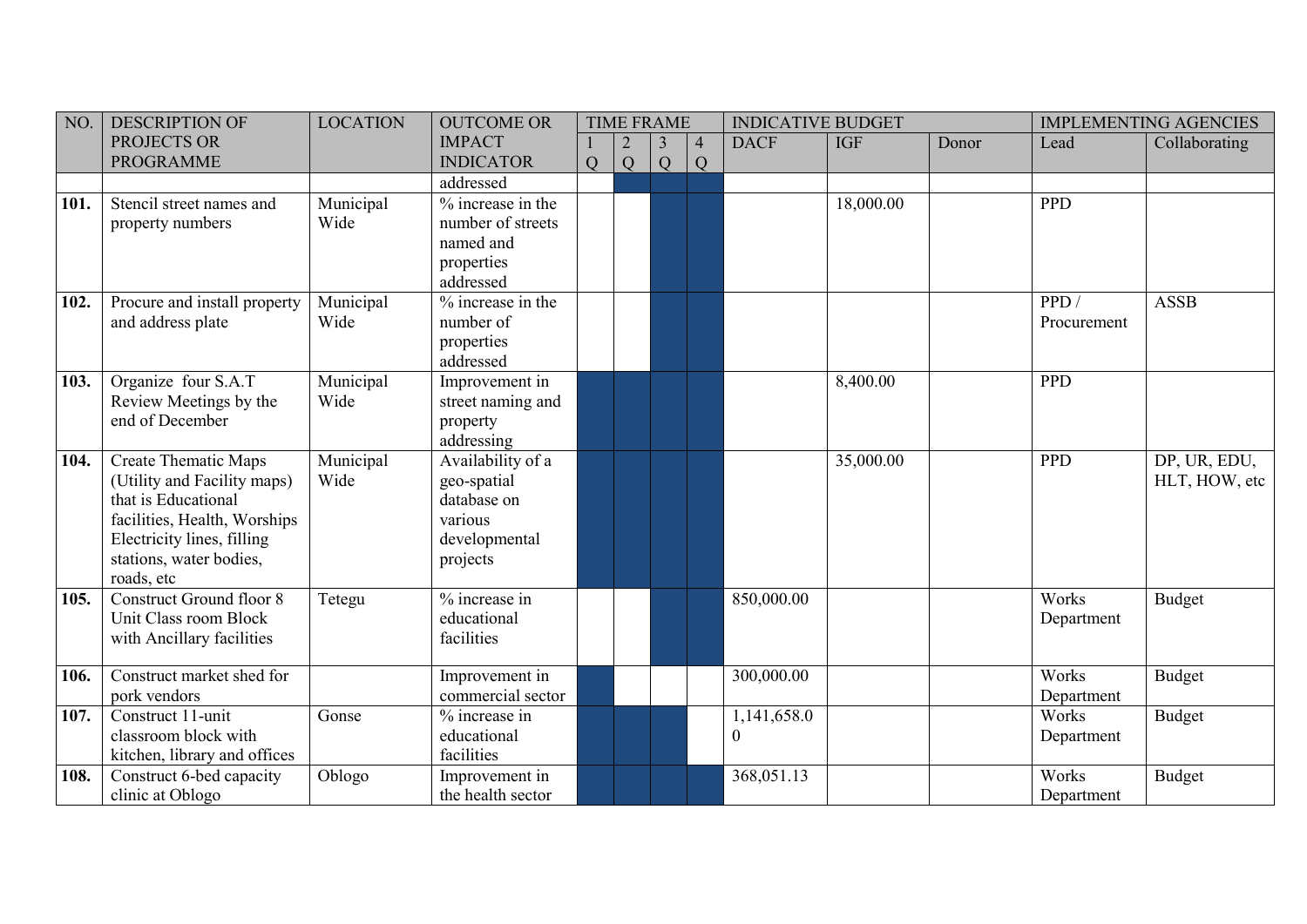| NO.          | <b>DESCRIPTION OF</b>      | <b>LOCATION</b>   | <b>OUTCOME OR</b>                                      |   | <b>TIME FRAME</b> |                |                | <b>INDICATIVE BUDGET</b> |            |            |             | <b>IMPLEMENTING AGENCIES</b> |
|--------------|----------------------------|-------------------|--------------------------------------------------------|---|-------------------|----------------|----------------|--------------------------|------------|------------|-------------|------------------------------|
|              | PROJECTS OR                |                   | <b>IMPACT</b>                                          |   |                   | $\overline{3}$ | $\overline{4}$ | <b>DACF</b>              | <b>IGF</b> | Donor      | Lead        | Collaborating                |
|              | <b>PROGRAMME</b>           |                   | <b>INDICATOR</b>                                       | Q | Q                 | Q              | Q              |                          |            |            |             |                              |
| 109.         | Construct a Police Post at | Gonse             | Improvement in                                         |   |                   |                |                | 650,000.00               |            |            | Works       | <b>Budget</b>                |
|              | Gonse                      |                   | security of the                                        |   |                   |                |                |                          |            |            | Department  |                              |
|              |                            |                   | municipality                                           |   |                   |                |                |                          |            |            |             |                              |
| 110.         | Continue the construction  | Weija             | Improvement in                                         |   |                   |                |                | 723,066.00               |            |            | Works       | Budget                       |
|              | of Assembly Office         |                   | productivity of the                                    |   |                   |                |                |                          |            |            | Department  |                              |
|              | complex $(1st floor)$      |                   | assembly                                               |   |                   |                |                |                          |            |            |             |                              |
| 111.         | Construct 1 Bungalow for   |                   | Residence for the                                      |   |                   |                |                | 350,00.00                |            |            | Works       | Budget                       |
|              | <b>MCE</b>                 |                   | <b>MCE</b>                                             |   |                   |                |                |                          |            |            | Department  |                              |
| 112.         | Construct 0.9m U-drain at  | New Weija         | % decrease in                                          |   |                   |                |                |                          |            |            | Urban roads |                              |
|              | Good shepherd              | West              | flooding and                                           |   |                   |                |                |                          |            |            |             |                              |
|              |                            |                   | improper liquid                                        |   |                   |                |                |                          |            |            |             |                              |
|              |                            |                   | waste disposal                                         |   |                   |                |                |                          |            |            |             |                              |
| $\vert$ 113. | Reshaping and graveling of | Municipal<br>Wide | Improvement in<br>road surface                         |   |                   |                |                |                          | 100,000.00 | 250,000.00 | Urban roads |                              |
|              | roads in the municipality  |                   | condition                                              |   |                   |                |                |                          |            |            |             |                              |
|              |                            |                   | % increase in                                          |   |                   |                |                |                          |            |            |             | EU                           |
| $\vert$ 114. | <b>Implement Assembly</b>  | Municipal<br>Wide | infrastructural                                        |   |                   |                |                | 280,000.00               |            |            | Urban roads |                              |
|              | members area project       |                   | facilities available                                   |   |                   |                |                |                          |            |            |             |                              |
|              |                            |                   |                                                        |   |                   |                |                |                          |            |            |             |                              |
|              |                            |                   |                                                        |   |                   |                |                |                          |            |            |             |                              |
|              |                            |                   |                                                        |   |                   |                |                |                          |            |            |             |                              |
|              |                            |                   | <b>GOVERNANCE CORRUPTION AND PUBLIC ACCOUNTABILITY</b> |   |                   |                |                |                          |            |            |             |                              |
| 115.         | Undertake IT minor and     |                   |                                                        |   |                   |                |                |                          |            |            | <b>MIS</b>  | <b>WGMA</b>                  |
|              | major resource             | <b>WGMA</b>       | Enhancement in                                         |   |                   |                |                |                          | 20,000.00  |            |             |                              |
|              | maintenance                |                   | productivity                                           |   |                   |                |                |                          |            |            |             |                              |
| 116.         | Print bills for revenue    |                   |                                                        |   |                   |                |                |                          |            |            | <b>MIS</b>  | <b>WGMA</b>                  |
|              | collection                 | <b>WGMA</b>       | Improvement in<br>revenue                              |   |                   |                |                |                          | 5,000.00   |            |             |                              |
|              | (BOP, Property Rate,       |                   | mobilization                                           |   |                   |                |                |                          |            |            |             |                              |
|              | Signage)                   |                   |                                                        |   |                   |                |                |                          |            |            |             |                              |
| $\vert$ 117. | Update and maintain the    | <b>WGMA</b>       | Improvement in                                         |   |                   |                |                |                          | 1,500.00   |            | <b>MIS</b>  | <b>WGMA</b>                  |
|              | website of the Assembly    |                   | IT service delivery                                    |   |                   |                |                |                          |            |            |             |                              |
| $\vert$ 118. | Design and develop an      | <b>WGMA</b>       | Improvement in                                         |   |                   |                |                |                          | 7,000.00   |            | <b>MIS</b>  | <b>WGMA</b>                  |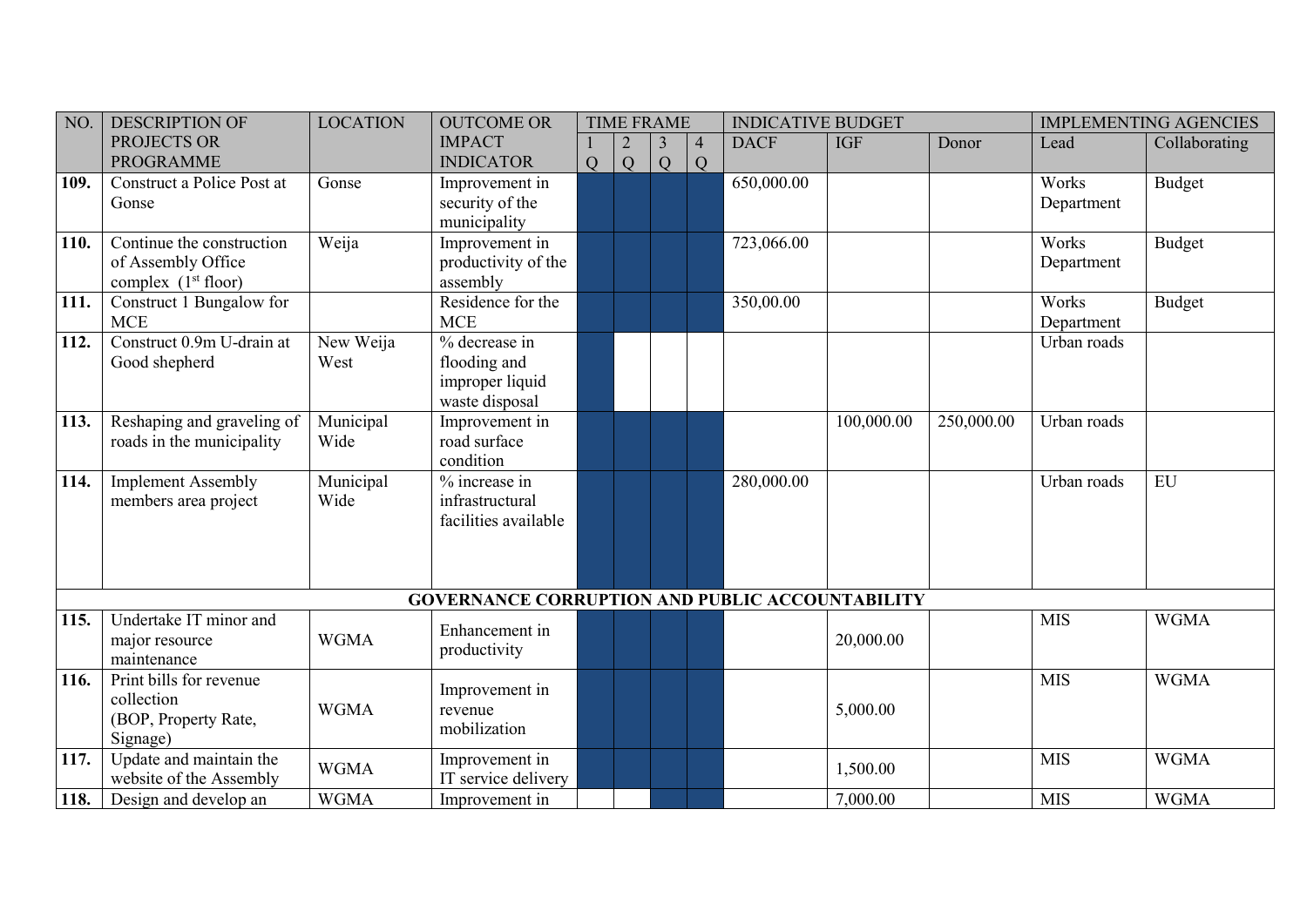| NO.  | <b>DESCRIPTION OF</b>        | <b>LOCATION</b> | <b>OUTCOME OR</b>   |   | <b>TIME FRAME</b> |   |                | <b>INDICATIVE BUDGET</b> |            |           |             | <b>IMPLEMENTING AGENCIES</b> |
|------|------------------------------|-----------------|---------------------|---|-------------------|---|----------------|--------------------------|------------|-----------|-------------|------------------------------|
|      | PROJECTS OR                  |                 | <b>IMPACT</b>       |   |                   | 3 | $\overline{4}$ | <b>DACF</b>              | <b>IGF</b> | Donor     | Lead        | Collaborating                |
|      | <b>PROGRAMME</b>             |                 | <b>INDICATOR</b>    | Q | Q                 | Q | Q              |                          |            |           |             |                              |
|      | Inventory management         |                 | IT service delivery |   |                   |   |                |                          |            |           |             |                              |
|      | system                       |                 |                     |   |                   |   |                |                          |            |           |             |                              |
| 119. | Update and renew antivirus   | <b>WGMA</b>     | Improvement in      |   |                   |   |                |                          | 10,000.00  |           | <b>MIS</b>  | <b>WGMA</b>                  |
|      | licenses annually            |                 | IT service delivery |   |                   |   |                |                          |            |           |             |                              |
| 120. | Maintain and sustain         | <b>WGMA</b>     | % reduction in      |   |                   |   |                |                          | 177,600.00 |           | Transport   |                              |
|      | official vehicles            |                 | running cost of     |   |                   |   |                |                          |            |           |             |                              |
|      |                              |                 | vehicles            |   |                   |   |                |                          |            |           |             |                              |
| 121. | Rent vehicles for official   | <b>WGMA</b>     | Improvement in      |   |                   |   |                |                          | 32,000.00  |           | Transport   |                              |
|      | use                          |                 | service delivery    |   |                   |   |                |                          |            |           |             |                              |
| 122. | Examine and provide the      | <b>WGMA</b>     | To improvement      |   |                   |   |                |                          | 470,000.00 |           | Transport   | Procurement                  |
|      | running cost of fuel and     |                 | in service delivery |   |                   |   |                |                          |            |           |             |                              |
|      | lubricants, vehicle spare    |                 |                     |   |                   |   |                |                          |            |           |             |                              |
|      | parts and insurance-official |                 |                     |   |                   |   |                |                          |            |           |             |                              |
|      | vehicles                     |                 |                     |   |                   |   |                |                          |            |           |             |                              |
| 123. | Visit and meet with          | Municipal       | % increase in       |   |                   |   |                |                          | 1,600.00   |           | Culture     | Assembly                     |
|      | cultural groups and artisans | wide            | unity between       |   |                   |   |                |                          |            |           |             | members                      |
|      | in the municipality          |                 | cultural groups     |   |                   |   |                |                          |            |           |             |                              |
|      |                              |                 | and artisans        |   |                   |   |                |                          |            |           |             |                              |
| 124. | Organize a cultural talk and | Weija           | % increase in the   |   |                   |   |                |                          | 2,400      |           | Culture     | Education                    |
|      | variety show for 50 pupils   |                 | youth with proper   |   |                   |   |                |                          |            |           |             |                              |
|      | from 3 schools in Weija.     |                 | Ghanaian social     |   |                   |   |                |                          |            |           |             |                              |
|      |                              |                 | conduct             |   |                   |   |                |                          |            |           |             |                              |
| 125. | Organize weekly field        | Gbawe,          | Improvement in      |   |                   |   |                |                          | 10.800.00  |           | <b>YEA</b>  |                              |
|      | monitoring of beneficiaries  | Mallam,         | the performance     |   |                   |   |                |                          |            |           |             |                              |
|      |                              | Weija           | of beneficiaries    |   |                   |   |                |                          |            |           |             |                              |
|      |                              | <b>SCC</b>      |                     |   |                   |   |                |                          |            |           |             |                              |
| 126. | Coordinate monitoring        | Municipal       | Improvement in      |   |                   |   |                |                          |            | 9,457.00  | Agriculture | Assembly                     |
|      | visits by HOD, Agric         | Wide            | the agricultural    |   |                   |   |                |                          |            |           |             |                              |
|      | officers and Municipal       |                 | sector              |   |                   |   |                |                          |            |           |             |                              |
|      | Assembly                     |                 |                     |   |                   |   |                |                          |            |           |             |                              |
| 127. | Organize and attend          | Agric Dept.     | % increase in the   |   |                   |   |                | 66,460.00                |            | 16,400.00 | Agriculture | <b>VET</b>                   |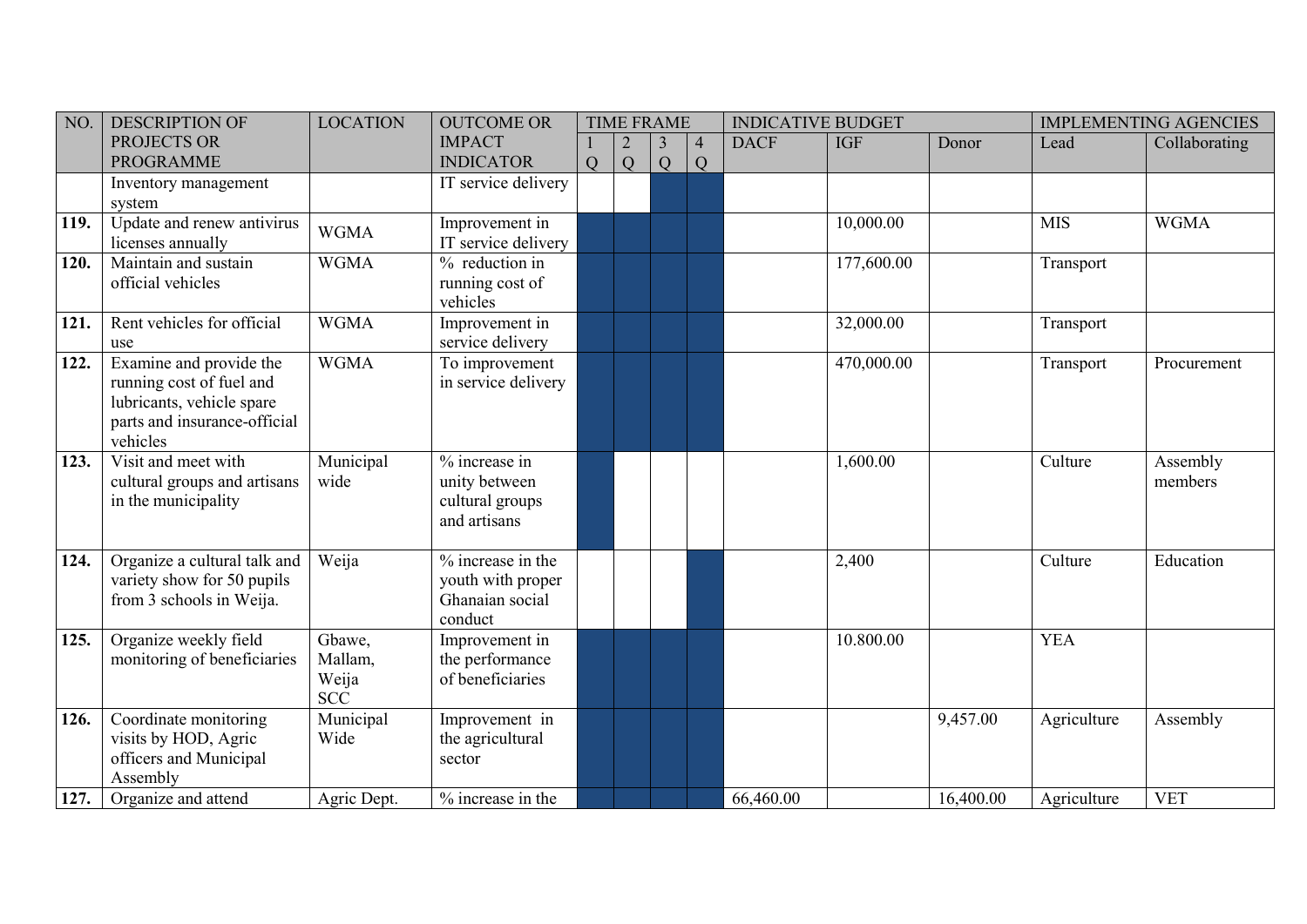| NO.  | <b>DESCRIPTION OF</b>                                                                                                                                                                                                                                                                                             | <b>LOCATION</b>   | <b>OUTCOME OR</b>                                                                         |   | <b>TIME FRAME</b> |                     |   | <b>INDICATIVE BUDGET</b> |            |           |                   | <b>IMPLEMENTING AGENCIES</b>                                                                                                                      |
|------|-------------------------------------------------------------------------------------------------------------------------------------------------------------------------------------------------------------------------------------------------------------------------------------------------------------------|-------------------|-------------------------------------------------------------------------------------------|---|-------------------|---------------------|---|--------------------------|------------|-----------|-------------------|---------------------------------------------------------------------------------------------------------------------------------------------------|
|      | PROJECTS OR                                                                                                                                                                                                                                                                                                       |                   | <b>IMPACT</b>                                                                             |   | $\overline{2}$    | $\overline{4}$<br>3 |   | <b>DACF</b>              | <b>IGF</b> | Donor     | Lead              | Collaborating                                                                                                                                     |
|      | <b>PROGRAMME</b>                                                                                                                                                                                                                                                                                                  |                   | <b>INDICATOR</b>                                                                          | Q | Q                 | Q                   | Q |                          |            |           |                   |                                                                                                                                                   |
|      | agriculture meetings and<br>celebrations such as one $(1)$<br>Municipal RELC planning<br>session and review,<br>quarterly General meeting<br>(TEDMAG), quarterly<br>Technical Review meeting,<br>monthly Management<br>meetings, Quarterly<br>Regional Technical Review<br>Meeting and farmers day<br>celebration |                   | productivity of the<br>agriculture<br>department                                          |   |                   |                     |   |                          |            |           |                   | <b>RADU</b><br><b>AGRIC</b><br><b>FARMERS</b><br><b>PROCESSORS</b><br><b>RESEARCHER</b><br><b>S INPUT</b><br><b>DEALERS</b><br><b>FISHER FOLK</b> |
| 128. | Prepare Annual work plan<br>and programme budget for<br>2022                                                                                                                                                                                                                                                      | Agric Dept.       | Improvement in<br>the agricultural<br>sector                                              |   |                   |                     |   |                          |            | 945.00    | Agriculture       | <b>VET</b>                                                                                                                                        |
| 129. | Collate and compile four<br>$(4)$ quarterly, one $(1)$ half<br>yearly, one (1) annual and<br>situational and financial<br>report.                                                                                                                                                                                 | Agric Dept.       | % increase in the<br>productivity of the<br>agriculture<br>department                     |   |                   |                     |   | 920.00                   |            |           | Agriculture       | <b>VET</b>                                                                                                                                        |
| 130. | Organize AEA Home and<br>farm visits                                                                                                                                                                                                                                                                              | Municipal<br>Wide | Improvement in<br>the agriculture<br>department                                           |   |                   |                     |   |                          |            | 24,000.00 | Agriculture       |                                                                                                                                                   |
| 131. | Update and compile<br>existing data on all<br><b>Commercial Vehicles</b><br>within the Municipality                                                                                                                                                                                                               | Municipal<br>Wide | % increase in<br>revenue generated<br>from working<br>vehicles within the<br>municipality |   |                   |                     |   |                          | 1,600.00   |           | <b>Statistics</b> | Revenue<br><b>MPCU</b>                                                                                                                            |
| 132. | Organize quarterly data<br>collection on market prices                                                                                                                                                                                                                                                            | Municipal<br>Wide | Accurate data on<br>prices of goods                                                       |   |                   |                     |   |                          | 1,400.00   |           | <b>Statistics</b> | Procurement                                                                                                                                       |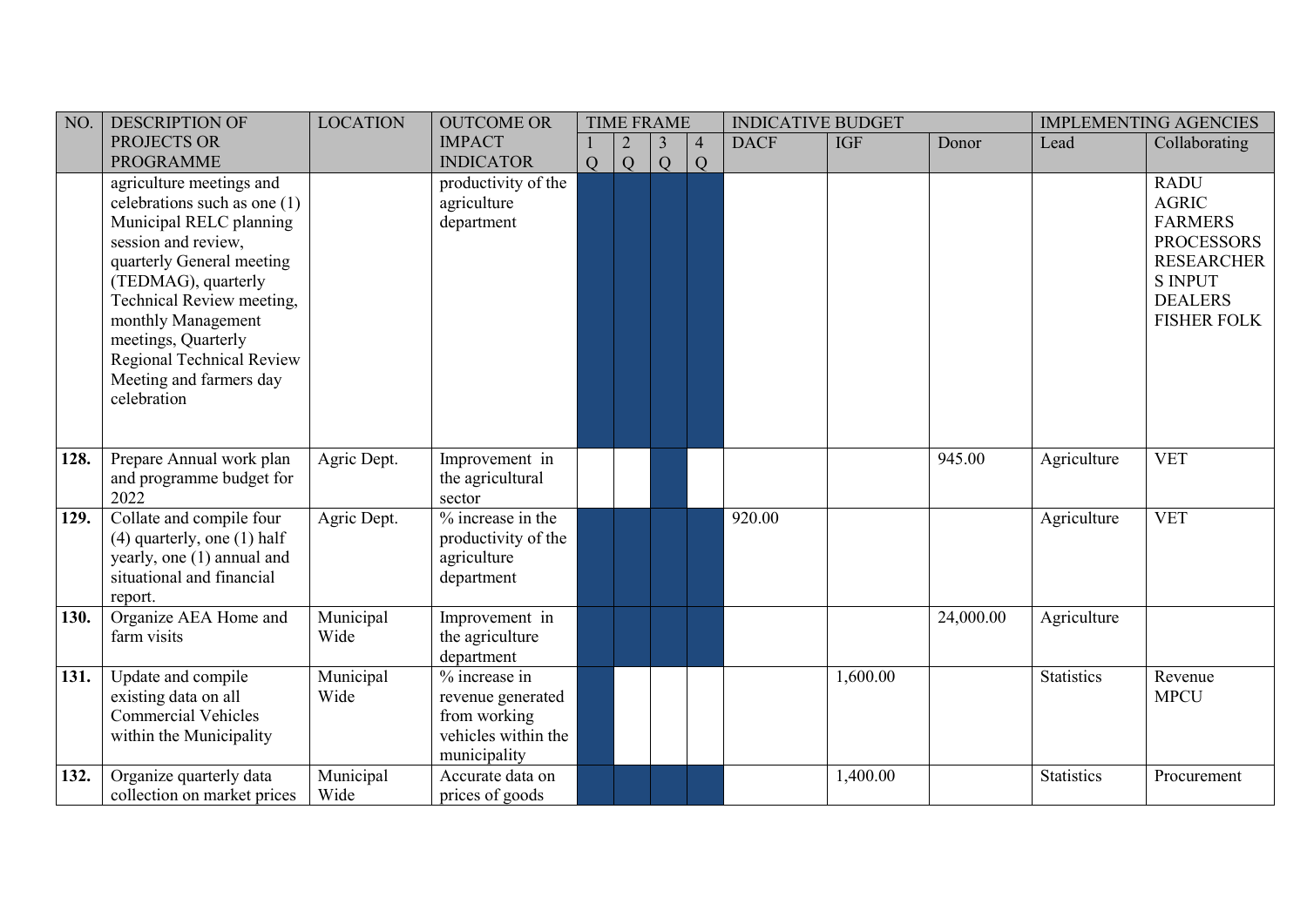| NO.  | <b>DESCRIPTION OF</b>                                     | <b>LOCATION</b> | <b>OUTCOME OR</b> |                | <b>TIME FRAME</b> |   |                | <b>INDICATIVE BUDGET</b> |            |            |                   | <b>IMPLEMENTING AGENCIES</b> |
|------|-----------------------------------------------------------|-----------------|-------------------|----------------|-------------------|---|----------------|--------------------------|------------|------------|-------------------|------------------------------|
|      | PROJECTS OR                                               |                 | <b>IMPACT</b>     |                |                   | 3 | $\overline{4}$ | <b>DACF</b>              | <b>IGF</b> | Donor      | Lead              | Collaborating                |
|      | <b>PROGRAMME</b>                                          |                 | <b>INDICATOR</b>  | $\overline{Q}$ | Q                 | Q | $\overline{Q}$ |                          |            |            |                   |                              |
|      | of goods and services                                     |                 | and services      |                |                   |   |                |                          |            |            |                   |                              |
| 133. | Update and compile data                                   | Municipal       | $%$ increase in   |                |                   |   |                |                          | 1,800.00   |            | <b>Statistics</b> | Revenue                      |
|      | on existing and new                                       | Wide            | revenue generated |                |                   |   |                |                          |            |            |                   | <b>MPCU</b>                  |
|      | business within the                                       |                 | from businesses   |                |                   |   |                |                          |            |            |                   |                              |
|      | municipality                                              |                 | operating within  |                |                   |   |                |                          |            |            |                   |                              |
|      |                                                           |                 | the municipality  |                |                   |   |                |                          |            |            |                   |                              |
| 134. | Organizing Independence                                   |                 | Inculcation of    |                |                   |   |                | 19,066.00                |            |            | Education         | <b>WGMA</b>                  |
|      | Day Anniversary                                           | Municipal       | Ghanaian culture  |                |                   |   |                |                          |            |            |                   |                              |
|      | celebration (400 pupils)                                  | wide            | in students       |                |                   |   |                |                          |            |            |                   |                              |
| 135. | Organize culture festival                                 |                 | Inculcation of    |                |                   |   |                | 985.00                   | 985.00     |            | Education         | <b>WGMA</b>                  |
|      | for school, district and                                  | Municipal       | Ghanaian culture  |                |                   |   |                |                          |            |            |                   |                              |
|      | national level                                            | wide            | in students       |                |                   |   |                |                          |            |            |                   |                              |
| 136. | Manage and monitor                                        | Municipal       | % reduction in    |                |                   |   |                |                          |            | 106,000.00 | Environmenta      | <b>MPCU</b>                  |
|      | projects, policies and                                    | Wide            | diarrhoea related |                |                   |   |                |                          |            |            | 1 Health          |                              |
|      | programmes under GAMA                                     |                 | diseases          |                |                   |   |                |                          |            |            |                   |                              |
|      | projects                                                  |                 |                   |                |                   |   |                |                          |            |            |                   |                              |
| 137. | Collect data and update                                   | Assembly        | Updated data by   |                |                   |   |                |                          | 14,500.00  |            | Environmenta      | <b>MPCU</b>                  |
|      | <b>MESSAP</b>                                             |                 | 30th June, 2021   |                |                   |   |                |                          |            |            | 1 Health          |                              |
| 138. | Organize meetings and                                     | Assembly        | % reduction in    |                |                   |   |                |                          | 4,640.00   |            | Environmenta      | <b>MPCU</b>                  |
|      | monitor the activities of                                 |                 | indiscriminate    |                |                   |   |                |                          |            |            | 1 Health          |                              |
|      | Solid Waste Contractors                                   |                 | dumping of waste  |                |                   |   |                |                          |            |            |                   |                              |
| 139. | Undertake routine premises                                | Municipal       | Improvement in    |                |                   |   |                |                          |            |            | Environmenta      | <b>MPCU</b>                  |
|      | inspection and education                                  | Wide            | human health and  |                |                   |   |                |                          |            |            | 1 Health          |                              |
|      | on noise pollution, monitor<br>Env. Health activities and |                 | wellbeing         |                |                   |   |                |                          |            |            |                   |                              |
|      | prosecute recalcitrant                                    |                 |                   |                |                   |   |                |                          |            |            |                   |                              |
|      | offenders                                                 |                 |                   |                |                   |   |                |                          |            |            |                   |                              |
| 140. | Conduct Municipal half                                    | Municipal       | One (1) half year |                |                   |   |                |                          | 3,760.00   |            | Health            | <b>WGMA</b>                  |
|      | year and annual                                           | Wide            | and annual        |                |                   |   |                |                          |            |            | Directorate       |                              |
|      | performance review                                        |                 | performance       |                |                   |   |                |                          |            |            |                   |                              |
|      | meetings                                                  |                 | reviews conducted |                |                   |   |                |                          |            |            |                   |                              |
|      |                                                           |                 | with available    |                |                   |   |                |                          |            |            |                   |                              |
|      |                                                           |                 |                   |                |                   |   |                |                          |            |            |                   |                              |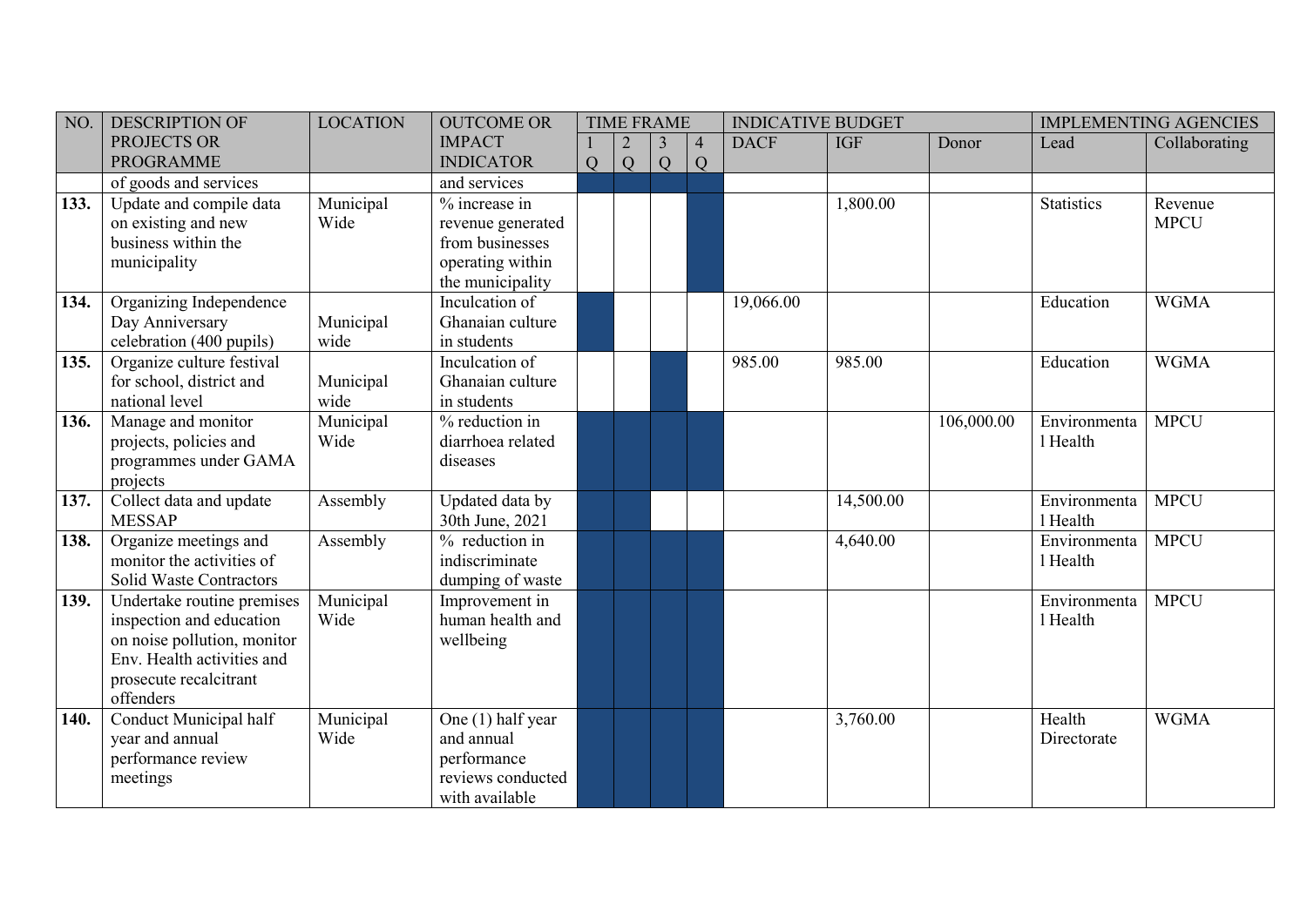| NO.          | <b>DESCRIPTION OF</b>                                                                | <b>LOCATION</b>   | <b>OUTCOME OR</b>                                                                                                         |   | <b>TIME FRAME</b> |        |               | <b>INDICATIVE BUDGET</b> |            |       |                       | <b>IMPLEMENTING AGENCIES</b> |
|--------------|--------------------------------------------------------------------------------------|-------------------|---------------------------------------------------------------------------------------------------------------------------|---|-------------------|--------|---------------|--------------------------|------------|-------|-----------------------|------------------------------|
|              | PROJECTS OR<br><b>PROGRAMME</b>                                                      |                   | <b>IMPACT</b><br><b>INDICATOR</b>                                                                                         | Q | Q                 | 3<br>Q | $\mid 4$<br>Q | <b>DACF</b>              | <b>IGF</b> | Donor | Lead                  | Collaborating                |
|              |                                                                                      |                   | reports $(100\%)$                                                                                                         |   |                   |        |               |                          |            |       |                       |                              |
| 141.         | Organize Quarterly<br>Municipal Health<br><b>Management Meetings</b>                 | Municipal<br>Wide | Four (4) Quarterly<br>Municipal Health<br>Management<br>Meetings held<br>with available<br>reports $(100\%)$              |   |                   |        |               |                          | 2,700.00   |       | Health<br>Directorate | <b>WGMA</b>                  |
| 142.         | Embark on quarterly<br><b>Integrated Supportive</b><br>Supervision and<br>Monitoring | Municipal<br>wide | Four (4) Quarterly<br>Integrated<br>Supportive<br>Supervision and<br>Monitoring held<br>with available<br>reports         |   |                   |        |               |                          | 2,144.00   |       | Health<br>Directorate | <b>WGMA</b>                  |
| $\vert$ 143. | <b>Organize Monthly Data</b><br>Quality and Validation<br>Meetings                   | Municipal<br>wide | Twelve $(12)$<br><b>Monthly Data</b><br>Quality and<br>Validation<br>Meetings held<br>with available<br>reports $(100\%)$ |   |                   |        |               |                          | 9,600.00   |       | Health<br>Directorate | <b>WGMA</b>                  |
| 144.         | Prepare monthly Financial<br>Report                                                  | Assembly          | <b>Financial Reports</b><br>prepared and<br>submitted                                                                     |   |                   |        |               |                          | 5,000.00   |       | Finance               |                              |
| $\vert$ 145. | Publish Revenue and<br><b>Expenditure Reports</b><br>Annually                        | Municipal<br>Wide | Revenue and<br>Expenditure<br>Report Published<br>Annually                                                                |   |                   |        |               |                          | 5,000.00   |       | Finance               | <b>MPCU</b>                  |
| 146.         | Organize monthly meetings<br>with Revenue Collectors                                 | Assembly          | %increase in<br>internally<br>generated funds                                                                             |   |                   |        |               |                          | 7,000.00   |       | Finance               | Budget<br>Internal Audit     |
| 147.         | Organize monthly Finance                                                             | Assembly          | Enhancement in                                                                                                            |   |                   |        |               |                          | 20,000.00  |       | Finance               | <b>Budget</b>                |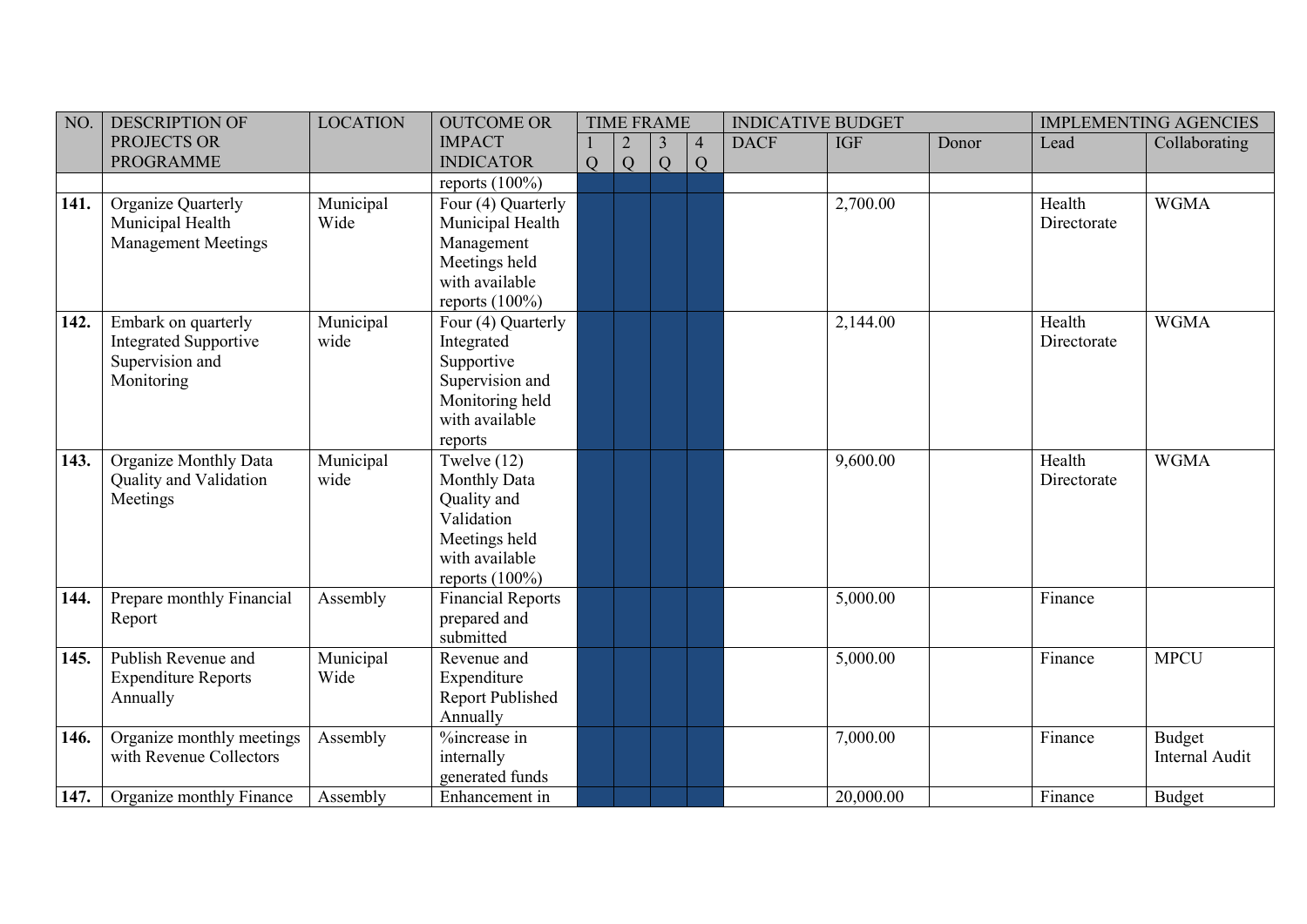| NO.          | <b>DESCRIPTION OF</b>            | <b>LOCATION</b>    | <b>OUTCOME OR</b>     |   | <b>TIME FRAME</b> |   |          | <b>INDICATIVE BUDGET</b> |            |       |               | <b>IMPLEMENTING AGENCIES</b> |
|--------------|----------------------------------|--------------------|-----------------------|---|-------------------|---|----------|--------------------------|------------|-------|---------------|------------------------------|
|              | PROJECTS OR                      |                    | <b>IMPACT</b>         |   |                   | 3 | $\mid 4$ | <b>DACF</b>              | <b>IGF</b> | Donor | Lead          | Collaborating                |
|              | <b>PROGRAMME</b>                 |                    | <b>INDICATOR</b>      | Q | Q                 | Q | Q        |                          |            |       |               |                              |
|              | and Administration               |                    | Financial             |   |                   |   |          |                          |            |       |               | Internal Audit               |
|              | subcommittee meetings            |                    | management            |   |                   |   |          |                          |            |       |               | Revenue                      |
|              |                                  |                    |                       |   |                   |   |          |                          |            |       |               | Accountant                   |
| $\vert$ 148. | Prepare Quarterly Financial      | Assembly           | Enhancement           |   |                   |   |          |                          | 5,000.00   |       | Finance       | <b>Budget</b>                |
|              | Report                           |                    | Financial             |   |                   |   |          |                          |            |       |               |                              |
|              |                                  |                    | management            |   |                   |   |          |                          |            |       |               |                              |
| 149.         | Undertake revenue                |                    | %increase in          |   |                   |   |          |                          |            |       | Finance       | Planning Unit                |
|              | monitoring on properties         |                    | internally            |   |                   |   |          |                          |            |       |               |                              |
|              | and businesses within the        |                    | generated funds       |   |                   |   |          |                          |            |       |               |                              |
|              | municipality                     |                    |                       |   |                   |   |          |                          |            |       |               |                              |
| 150.         | <b>Organize Quarterly Budget</b> | Assembly           | Judicious use of      |   |                   |   |          |                          | 18,180.00  |       | <b>Budget</b> | Budget                       |
|              | Committee meetings               | Office             | Assembly's            |   |                   |   |          |                          |            |       |               | Committee                    |
|              |                                  |                    | finances              |   |                   |   |          |                          |            |       |               | Members                      |
| 151.         | Prepare 2022 Program             | Assembly           | Improvement in        |   |                   |   |          |                          | 40,000.00  |       | <b>Budget</b> | All Units of the             |
|              | <b>Based Budget</b>              | Office             | the quality of        |   |                   |   |          |                          |            |       |               | Assembly and                 |
|              |                                  |                    | service delivered     |   |                   |   |          |                          |            |       |               | other Agencies               |
| 152.         | Review 2022 fees in              | Assembly           | Improvement in        |   |                   |   |          |                          |            |       | <b>Budget</b> |                              |
|              | consultation with rate           | Office/Market      | IGF collection        |   |                   |   |          |                          |            |       |               |                              |
|              | payers and secure approval       | square             |                       |   |                   |   |          |                          |            |       |               |                              |
| 153.         | Submit quarterly report on       | <b>Budget Unit</b> | $%$ increase in       |   |                   |   |          |                          |            |       | <b>Budget</b> | All departments              |
|              | budget performance to            |                    | judicious use of      |   |                   |   |          |                          |            |       |               | of the                       |
|              | management                       |                    | Public Funds          |   |                   |   |          |                          |            |       |               | Assembly                     |
| 154.         | Prepare and implement            | Assembly           | Year over year        |   |                   |   |          |                          | 3,600.00   |       | <b>Budget</b> |                              |
|              | Revenue Mobilization             | Office             | fourth of IGF         |   |                   |   |          |                          |            |       |               |                              |
|              | <b>Action Plan</b>               |                    |                       |   |                   |   |          |                          |            |       |               |                              |
| 155.         | Gazette Fee-Fixing               | Assembly           | Improvement in        |   |                   |   |          |                          | 13,000.00  |       | <b>Budget</b> | Revenue Unit                 |
|              | Resolution                       | Press              | <b>IGF</b> Collection |   |                   |   |          |                          |            |       |               |                              |
| 156.         | Organize 4No. MPCU               | <b>WGMA</b>        | Improvement in        |   |                   |   |          | 25,000.00                |            |       | <b>MPCU</b>   | <b>WGMA</b>                  |
|              | meetings                         |                    | the quality of        |   |                   |   |          |                          |            |       |               |                              |
|              |                                  |                    | service delivered.    |   |                   |   |          |                          |            |       |               |                              |
| 157.         | Organize 2No. Town hall          | <b>WGMA</b>        | % increase in         |   |                   |   |          | 25,000.00                |            |       | <b>MPCU</b>   | <b>WGMA</b>                  |
|              | meetings                         |                    | social                |   |                   |   |          |                          |            |       |               |                              |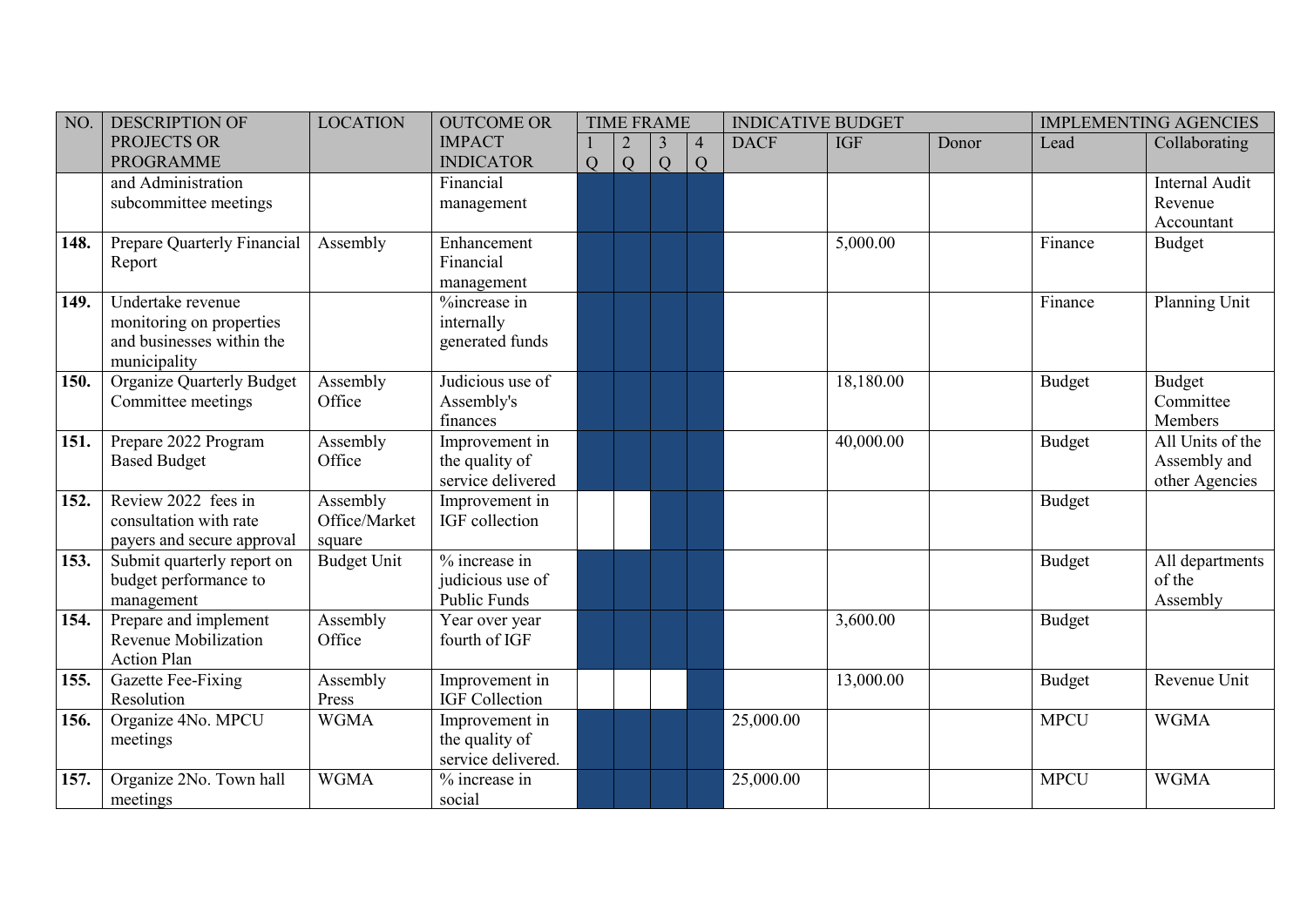| NO.  | <b>DESCRIPTION OF</b>                                                                                                                                                                  | <b>LOCATION</b> | <b>OUTCOME OR</b>                                                                                                                      |   |   | <b>TIME FRAME</b>   |                                  | <b>INDICATIVE BUDGET</b> |            |       |             | <b>IMPLEMENTING AGENCIES</b> |
|------|----------------------------------------------------------------------------------------------------------------------------------------------------------------------------------------|-----------------|----------------------------------------------------------------------------------------------------------------------------------------|---|---|---------------------|----------------------------------|--------------------------|------------|-------|-------------|------------------------------|
|      | PROJECTS OR<br><b>PROGRAMME</b>                                                                                                                                                        |                 | <b>IMPACT</b><br><b>INDICATOR</b>                                                                                                      | Q | Q | $\overline{3}$<br>Q | $\overline{4}$<br>$\overline{Q}$ | <b>DACF</b>              | <b>IGF</b> | Donor | Lead        | Collaborating                |
|      |                                                                                                                                                                                        |                 | accountability                                                                                                                         |   |   |                     |                                  |                          |            |       |             |                              |
| 158. | Organize 4No. monitoring<br>activities                                                                                                                                                 | <b>WGMA</b>     | % increase in<br>service delivery                                                                                                      |   |   |                     |                                  | 50,000.00                |            |       | <b>MPCU</b> | Health<br>Directorate        |
| 159. | Organize 4No. 1D1F/LED<br>meetings                                                                                                                                                     | <b>WGMA</b>     | % increase in<br>service delivery                                                                                                      |   |   |                     |                                  | 12,000.00                |            |       | <b>MPCU</b> | <b>MPCU</b>                  |
| 160. | Prepare and submit 1<br>composite AAP for 2022<br>by mid-September 2021                                                                                                                | <b>WGMA</b>     | Improvement in<br>the municipal<br>assembly                                                                                            |   |   |                     |                                  | 8,000.00                 |            |       | <b>MPCU</b> | <b>MPCU</b>                  |
| 161. | Coordinate the District<br>Response to HIV/AIDs                                                                                                                                        | <b>WGMA</b>     | % reduction in<br><b>HIV/AIDs</b><br>prevalence rate                                                                                   |   |   |                     |                                  | 10,000.00                |            |       | <b>MPCU</b> | Health<br>Directorate        |
| 162. | Prepare and submit 4<br>quarterly and 1 annual<br>progress report                                                                                                                      |                 | Enhancement in<br>service delivery                                                                                                     |   |   |                     |                                  | 10,000.00                |            |       | <b>MPCU</b> | <b>MPCU</b>                  |
| 163. | Implement quarterly<br>planned capacity building<br>interventions and submit 4<br>quarter reports on capacity<br>building to OHLGS<br>through RCC by the end of<br>31st December, 2021 | Various         | At least 92% of<br>Planned Capacity<br><b>Building</b><br>Interventions<br>implemented and<br>reported on by<br>31st December,<br>2021 |   |   |                     |                                  | 80,000.00                | 60,000.00  |       | <b>HR</b>   |                              |
| 164. | Organize training needs<br>assessment meetings to<br>collate and prepare 2021<br>composite capacity<br>building plan                                                                   | Assembly Hall   | Composite<br>Capacity Building<br>Plan prepared                                                                                        |   |   |                     |                                  | 1,000.00                 |            |       | <b>HR</b>   |                              |
| 165. | Validate staff salaries                                                                                                                                                                | HR Office       | 12 monthly salary<br>validation voucher<br>submitted                                                                                   |   |   |                     |                                  |                          | 600.00     |       | <b>HR</b>   |                              |
| 166. | Prepare and submit 4<br>quarterly reports on HRM                                                                                                                                       | HR Office       | 4 quarterly HRM<br>reports on all                                                                                                      |   |   |                     |                                  |                          | 400.00     |       | <b>HR</b>   |                              |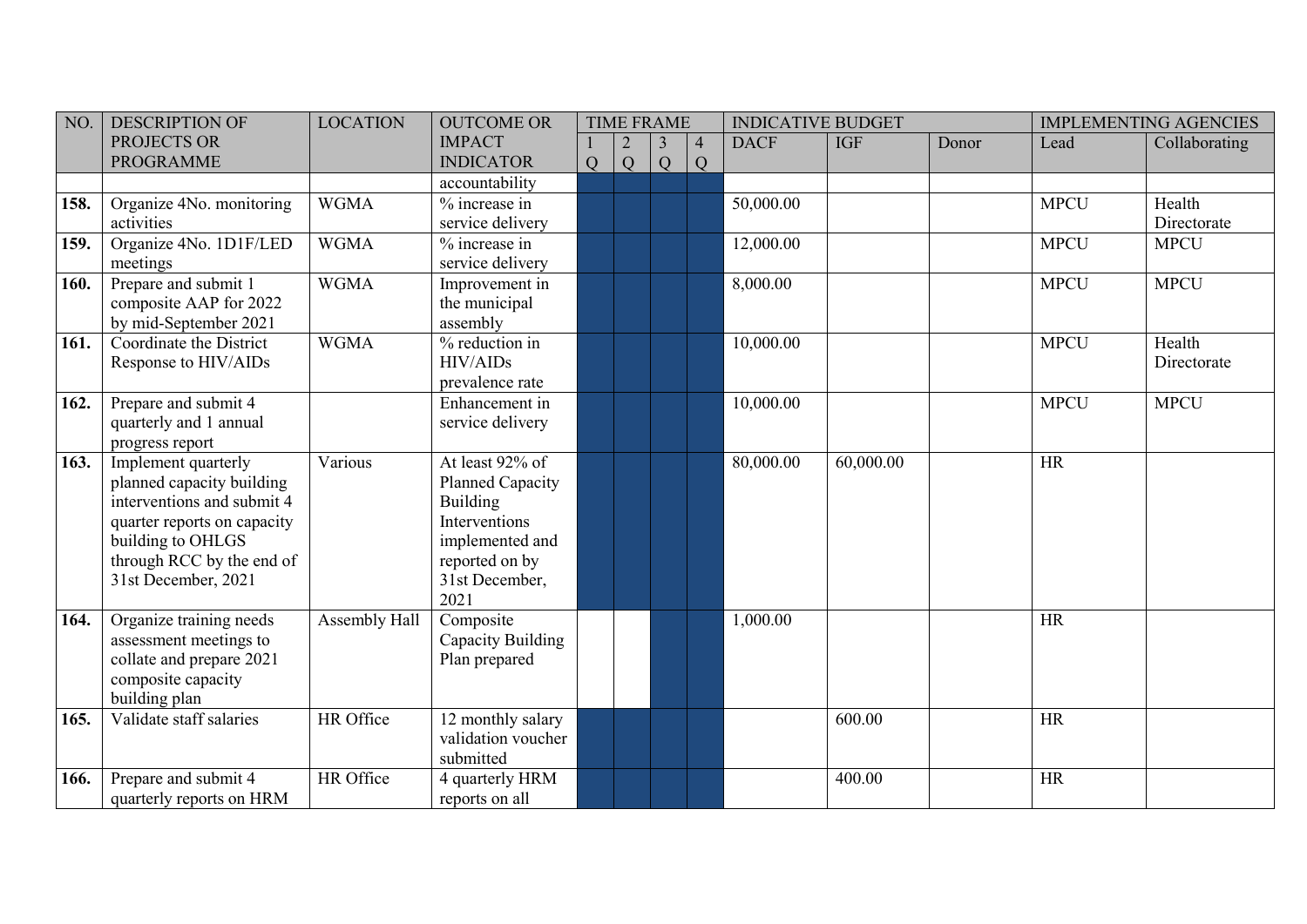| NO.  | <b>DESCRIPTION OF</b>           | <b>LOCATION</b> | <b>OUTCOME OR</b>   |   | <b>TIME FRAME</b> |                |                | <b>INDICATIVE BUDGET</b> |            |       |           | <b>IMPLEMENTING AGENCIES</b> |
|------|---------------------------------|-----------------|---------------------|---|-------------------|----------------|----------------|--------------------------|------------|-------|-----------|------------------------------|
|      | PROJECTS OR                     |                 | <b>IMPACT</b>       |   |                   | $\overline{3}$ | $\overline{4}$ | <b>DACF</b>              | <b>IGF</b> | Donor | Lead      | Collaborating                |
|      | <b>PROGRAMME</b>                |                 | <b>INDICATOR</b>    | Q | Q                 | Q              | Q              |                          |            |       |           |                              |
|      | activities                      |                 | activities          |   |                   |                |                |                          |            |       |           |                              |
|      |                                 |                 | submitted by 15th   |   |                   |                |                |                          |            |       |           |                              |
|      |                                 |                 | of the first month  |   |                   |                |                |                          |            |       |           |                              |
|      |                                 |                 | of the ensuing      |   |                   |                |                |                          |            |       |           |                              |
|      |                                 |                 | quarter             |   |                   |                |                |                          |            |       |           |                              |
| 167. | Prepare and submit HRMIS        | HR Office       | Submit monthly      |   |                   |                |                | 1,200.00                 |            |       | <b>HR</b> |                              |
|      | database backups to RCC         |                 | updated staff list  |   |                   |                |                |                          |            |       |           |                              |
|      | every month                     |                 | and HRMIS           |   |                   |                |                |                          |            |       |           |                              |
|      |                                 |                 | database backup     |   |                   |                |                |                          |            |       |           |                              |
|      |                                 |                 | by 15th of the      |   |                   |                |                |                          |            |       |           |                              |
|      |                                 |                 | ensuing month       |   |                   |                |                |                          |            |       |           |                              |
| 168. | Prepare Promotion register      | HR Office       | All affected staffs |   |                   |                |                |                          | 13,750.00  |       | <b>HR</b> |                              |
|      | and other documentation in      |                 | documentation       |   |                   |                |                |                          |            |       |           |                              |
|      | respect of GOG staffs due       |                 | prepared and        |   |                   |                |                |                          |            |       |           |                              |
|      | for promotion in 2021 and       |                 | submitted to RCC    |   |                   |                |                |                          |            |       |           |                              |
|      | submit to RCC                   |                 | and fees paid       |   |                   |                |                |                          |            |       |           |                              |
|      |                                 |                 | twice in a year     |   |                   |                |                |                          |            |       |           |                              |
| 169. | Conduct one (1) Promotion       | Assembly Hall   | Staffing gaps       |   |                   |                |                |                          | 4,000.00   |       | HR        |                              |
|      | Interview for staff due for     |                 | identified and      |   |                   |                |                |                          |            |       |           |                              |
|      | Promotions and two (2)          |                 | filled through      |   |                   |                |                |                          |            |       |           |                              |
|      | Recruitment exercises.          |                 | recruitment         |   |                   |                |                |                          |            |       |           |                              |
|      |                                 |                 | interviews.         |   |                   |                |                |                          |            |       |           |                              |
| 170. | Organize 100% Support for       | ILGS/Training   | Selected /          |   |                   |                |                |                          | 30,000.00  |       | HR        |                              |
|      | 1 staff each year to pursue     | Centre          | Applicable staffs   |   |                   |                |                |                          |            |       |           |                              |
|      | a programme of study at         |                 | supported in 2021   |   |                   |                |                |                          |            |       |           |                              |
|      | the ILGS and other              |                 | to pursue           |   |                   |                |                |                          |            |       |           |                              |
|      | scholarship support for         |                 | programmes          |   |                   |                |                |                          |            |       |           |                              |
|      | academic development            |                 |                     |   |                   |                |                |                          |            |       |           |                              |
| 171. | Organize Retirement             | Assembly Hall   | 10 retired staff    |   |                   |                |                | 30,000.00                |            |       | <b>HR</b> |                              |
|      | ceremony and Awards for         |                 | from 2018-2020      |   |                   |                |                |                          |            |       |           |                              |
|      | staffs that will be retiring in |                 | and 2 would-be      |   |                   |                |                |                          |            |       |           |                              |
|      | 2021                            |                 | retiring staffs in  |   |                   |                |                |                          |            |       |           |                              |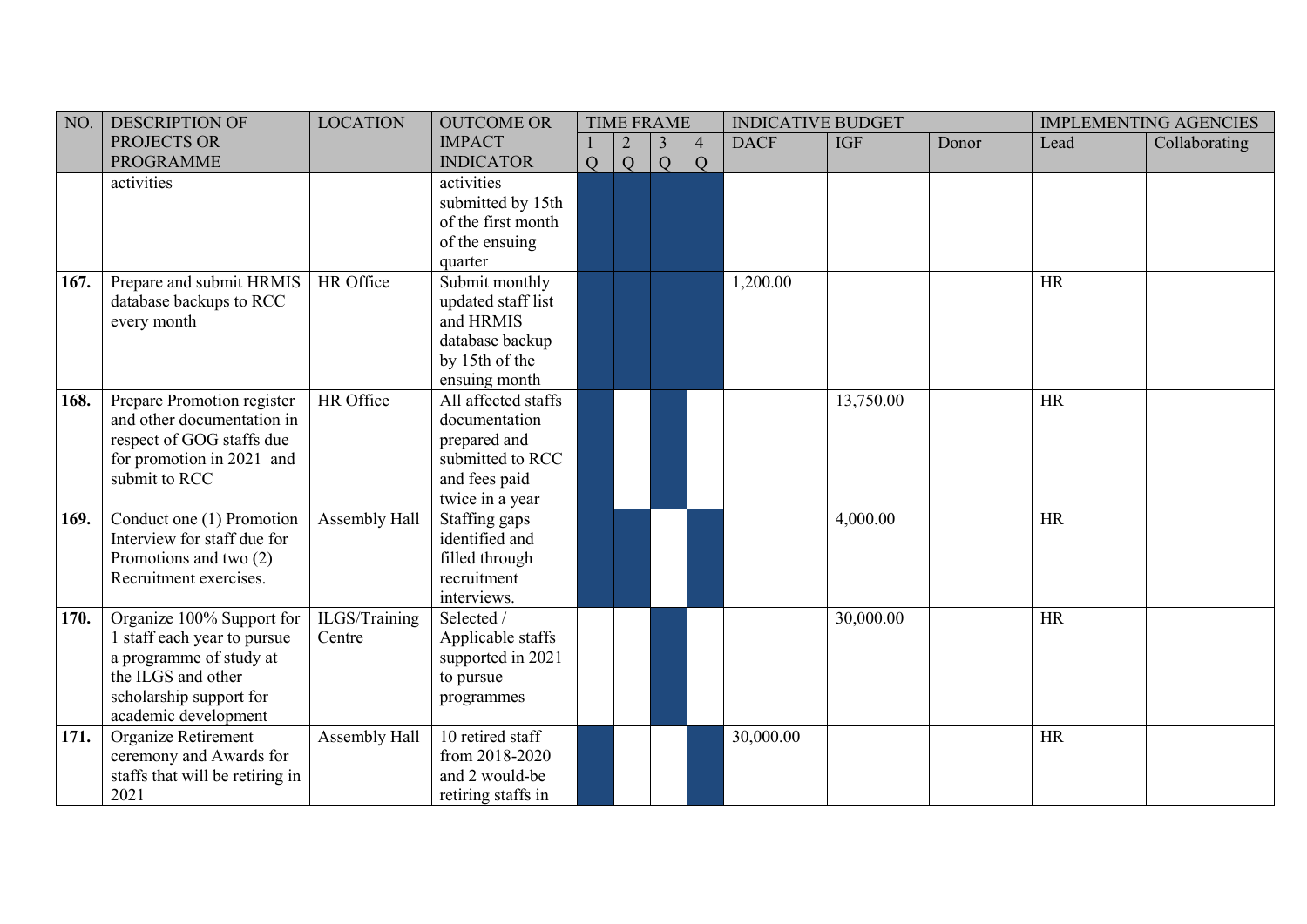| NO.          | <b>DESCRIPTION OF</b>        | <b>LOCATION</b> | <b>OUTCOME OR</b>  |   | <b>TIME FRAME</b> |   |                | <b>INDICATIVE BUDGET</b> |            | <b>IMPLEMENTING AGENCIES</b> |           |               |
|--------------|------------------------------|-----------------|--------------------|---|-------------------|---|----------------|--------------------------|------------|------------------------------|-----------|---------------|
|              | PROJECTS OR                  |                 | <b>IMPACT</b>      |   |                   | 3 | $\overline{4}$ | <b>DACF</b>              | <b>IGF</b> | Donor                        | Lead      | Collaborating |
|              | <b>PROGRAMME</b>             |                 | <b>INDICATOR</b>   | Q | Q                 | Q | Q              |                          |            |                              |           |               |
|              |                              |                 | 2021 honoured      |   |                   |   |                |                          |            |                              |           |               |
|              |                              |                 | and awarded.       |   |                   |   |                |                          |            |                              |           |               |
| 172.         | Supervise the execution of   | Assembly Hall   | All HoD's oriented |   |                   |   |                | 3,000.00                 |            |                              | <b>HR</b> |               |
|              | performance management       |                 | on the planning,   |   |                   |   |                |                          |            |                              |           |               |
|              | tools and monitor effective  |                 | midyear and end-   |   |                   |   |                |                          |            |                              |           |               |
|              | compliance                   |                 | of-year evaluation |   |                   |   |                |                          |            |                              |           |               |
|              |                              |                 | of the PMS and     |   |                   |   |                |                          |            |                              |           |               |
|              |                              |                 | ensure staffs are  |   |                   |   |                |                          |            |                              |           |               |
|              |                              |                 | appraised and      |   |                   |   |                |                          |            |                              |           |               |
|              |                              |                 | evaluated by       |   |                   |   |                |                          |            |                              |           |               |
|              |                              |                 | December, 2021     |   |                   |   |                |                          |            |                              |           |               |
| 173.         | Visit the Zonal council to   | Zonal Council   | Improvement in     |   |                   |   |                | 1,237.00                 |            |                              | <b>HR</b> |               |
|              | assess and monitor the       |                 | Zonal Council      |   |                   |   |                |                          |            |                              |           |               |
|              | performance of the IGF       |                 | staffs performance |   |                   |   |                |                          |            |                              |           |               |
|              | based staffs and GOG         |                 |                    |   |                   |   |                |                          |            |                              |           |               |
|              | staffs that are manning the  |                 |                    |   |                   |   |                |                          |            |                              |           |               |
|              | Zonal council office         |                 |                    |   |                   |   |                |                          |            |                              |           |               |
|              | devolved functions           |                 |                    |   |                   |   |                |                          |            |                              |           |               |
| $\vert$ 174. | Perform and function         | <b>CIHRMP</b>   | Function in        |   |                   |   |                |                          | 500.00     |                              | <b>HR</b> |               |
|              | according to professional    |                 | accordance with    |   |                   |   |                |                          |            |                              |           |               |
|              | standards through            |                 | professional HR    |   |                   |   |                |                          |            |                              |           |               |
|              | membership affiliation       |                 | conduct and        |   |                   |   |                |                          |            |                              |           |               |
|              | with the Chartered Institute |                 | practice and       |   |                   |   |                |                          |            |                              |           |               |
|              | of n Management              |                 | professionalism    |   |                   |   |                |                          |            |                              |           |               |
|              | Practitioners                |                 |                    |   |                   |   |                |                          |            |                              |           |               |
| $\vert$ 175. | Organize staff meeting /     | <b>ITS Hall</b> | % increase in      |   |                   |   |                |                          | 8,000.00   |                              | <b>HR</b> |               |
|              | durbar at least twice in the |                 | accountability     |   |                   |   |                |                          |            |                              |           |               |
|              | year to provide direct       |                 | and transparency   |   |                   |   |                |                          |            |                              |           |               |
|              | interface between staff and  |                 |                    |   |                   |   |                |                          |            |                              |           |               |
|              | Management                   |                 |                    |   |                   |   |                |                          |            |                              |           |               |
| 176.         | Organize statutory           | <b>WGMA</b>     | Enhance            |   |                   |   |                | 150,000.00               |            |                              | Admin     | <b>WGMA</b>   |
|              | meetings                     |                 | efficiency         |   |                   |   |                |                          |            |                              |           |               |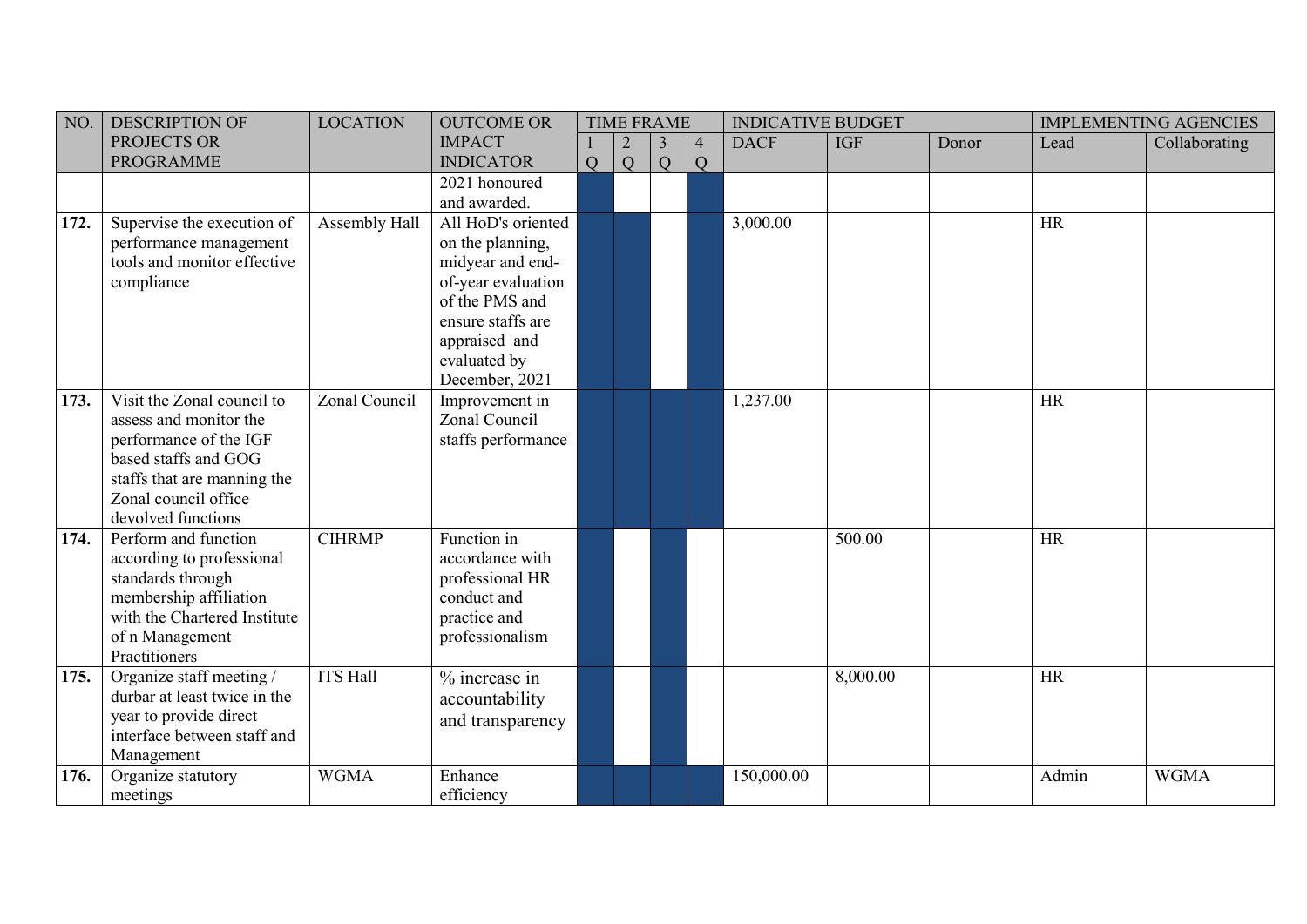| NO.  | <b>DESCRIPTION OF</b>                                                                                              | <b>LOCATION</b> | <b>OUTCOME OR</b>                                                               | <b>TIME FRAME</b> |                     |        |                     | <b>INDICATIVE BUDGET</b> |            |       | <b>IMPLEMENTING AGENCIES</b> |                                |
|------|--------------------------------------------------------------------------------------------------------------------|-----------------|---------------------------------------------------------------------------------|-------------------|---------------------|--------|---------------------|--------------------------|------------|-------|------------------------------|--------------------------------|
|      | PROJECTS OR<br><b>PROGRAMME</b>                                                                                    |                 | <b>IMPACT</b><br><b>INDICATOR</b>                                               | Q                 | $\overline{2}$<br>Q | 3<br>Q | $\overline{4}$<br>Q | <b>DACF</b>              | <b>IGF</b> | Donor | Lead                         | Collaborating                  |
|      |                                                                                                                    |                 | effectiveness in<br>service provision                                           |                   |                     |        |                     |                          |            |       |                              |                                |
| 177. | Strengthen Zonal council                                                                                           | <b>WGMA</b>     | Improvement in<br>local governance                                              |                   |                     |        |                     |                          |            |       | Admin                        | <b>WGMA</b>                    |
| 178. | Organize 5no. Statutory<br>tender committee meetings<br>by Dec. 2021                                               | <b>WGMA</b>     | % increase in<br>economic use of<br>resources                                   |                   |                     |        |                     |                          | 10,000.00  |       | <b>MPO</b>                   | Tender<br>committee<br>members |
| 179. | Organize 4no. Ad-hoc<br>tender opening by Dec,<br>2021                                                             | <b>WGMA</b>     | % increase in<br>transparency in<br>public<br>procurement                       |                   |                     |        |                     |                          |            |       | <b>MPO</b>                   | <b>MCD</b>                     |
| 180. | Facilitate 2no. Regional<br>entity tender review<br>meeting                                                        | <b>WGMA</b>     | % increase in<br>transparency and<br>accountability in<br>public<br>procurement |                   |                     |        |                     |                          | 10,000.00  |       | <b>MPO</b>                   | <b>MCD</b>                     |
| 181. | Facilitate 4no. Public<br>advertisement of<br>procurement notices in two<br>National daily papers by<br>Dec. 2021. | <b>WGMA</b>     | Enhanced<br>transparency in<br>public<br>procurement                            |                   |                     |        |                     |                          | 18,000.00  |       | <b>MPO</b>                   | MCD/MFO                        |
| 182. | Prepare 30no. Tender &<br>contract documents for<br>goods, works & service by<br>Dec 2021.                         | <b>WGMA</b>     | Improvement in<br>service delivery<br>and value for<br>money for project        |                   |                     |        |                     |                          |            |       | <b>MPO</b>                   | Entity tender<br>committee     |